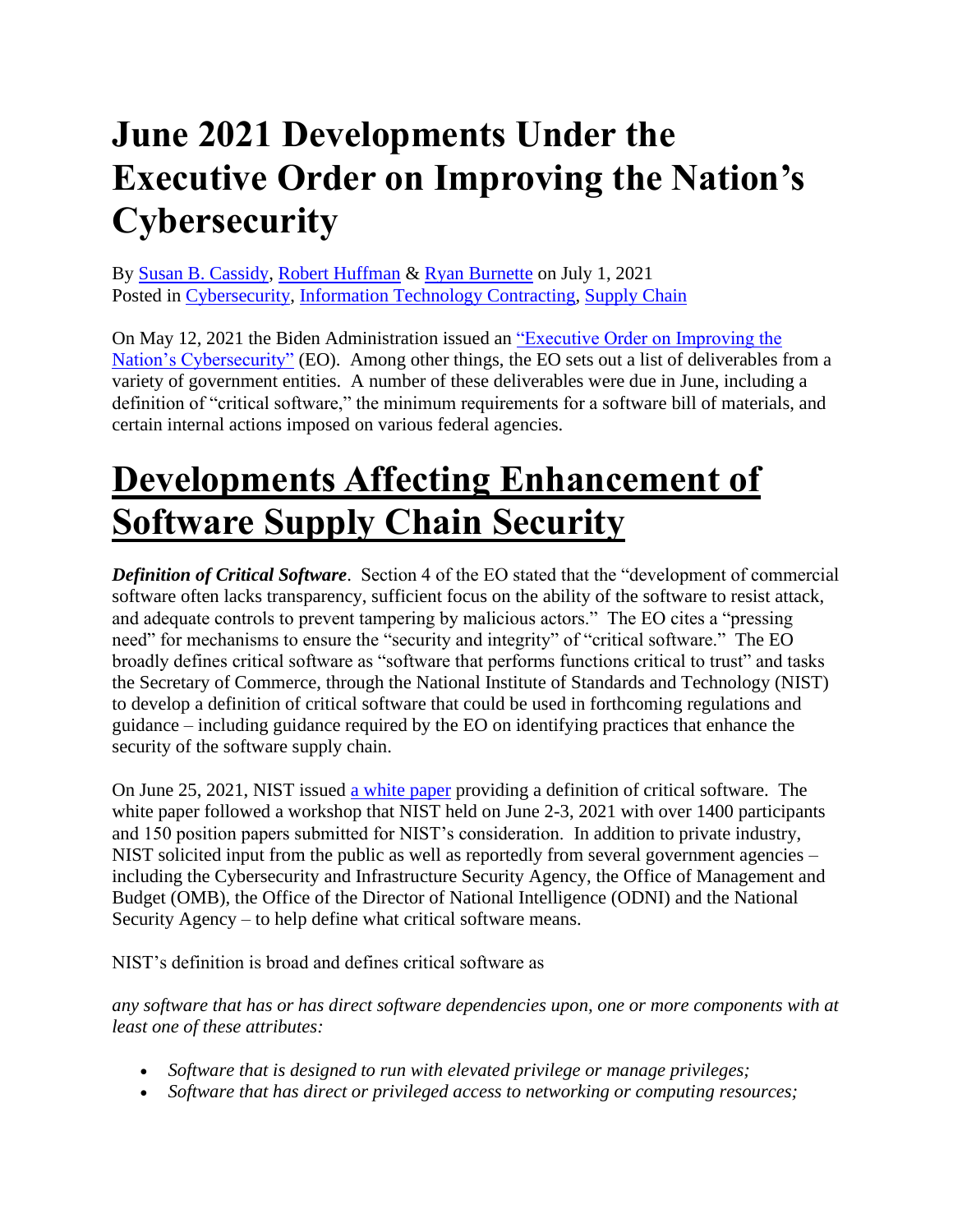- *Software that is designed to control access to data or operational technology;*
- *Software that performs a function critical to trust; or operates outside of normal trust boundaries with privileged access.*

According to NIST, this definition preliminarily includes operating systems, web browsers, hypervisors, endpoint security tools, identity and access management applications, network monitoring tools, backup, recovery, and remote storage tools, and other categories of software.

In explaining the definition, NIST expressed its view that the EO's implementation "must take into consideration how the software industry functions, including product development, procurement, and deployment." Further, NIST explained that the term "critical" as used in the EO is not based not on the context of use, "but instead focuses on critical functions that address underlying infrastructure for cyber operations and security." Some limited use cases – such as software solely used for research or testing that is not deployed in production systems – are outside of the scope of this definition.

Finally, although the definition applies to all forms of software, NIST recommends that the initial EO implementation phase focus on standalone, on-premises software that has securitycritical functions or poses similar significant potential for harm if compromised. NIST indicated that later implementation of the EO could expand to other forms of software such as software that controls access to data, cloud-based and firmware to name a few.

# **Other Developments**

*Software Bill of Materials Minimum Requirements*. Section 4(f) of the EO requires the National Telecommunications and Information Administration (NTIA) to publish the minimum elements of a Software Bill of Materials (SBOM), which the EO defines as "a formal record containing the details and supply chain relationships of various components used in building [the] software." In preparing to meet the July 11, 2021 deadline for publishing the minimum elements for SBOMs, NTIA issued a [request for public comment](https://www.federalregister.gov/documents/2021/06/02/2021-11592/software-bill-of-materials-elements-and-considerations) on the minimum elements for SBOMs and the factors that should be considered in requesting, producing, distributing, and consuming such items.

NTIA's request notes that an SBOM is similar to a "list of ingredients" and thereby promotes transparency in the software supply chain. NTIA proposed a definition of the minimum elements of an SBOM that encompasses three broad, inter-related features: (1) required data fields; (2) operational considerations; and (3) support for automation. Data fields suggested include "supplier name," "component name," and "cryptograph hash of the component," among others. Operational considerations include a set of operational and business decisions and actions that establish the practice of requesting, generating, sharing, and consuming SBOMs, including "frequency," "depth," and "delivery." Automation support relates to whether the SBOM can be automatically generated and is machine-readable, which is "[a] key element for SBOM to scale across the software ecosystem."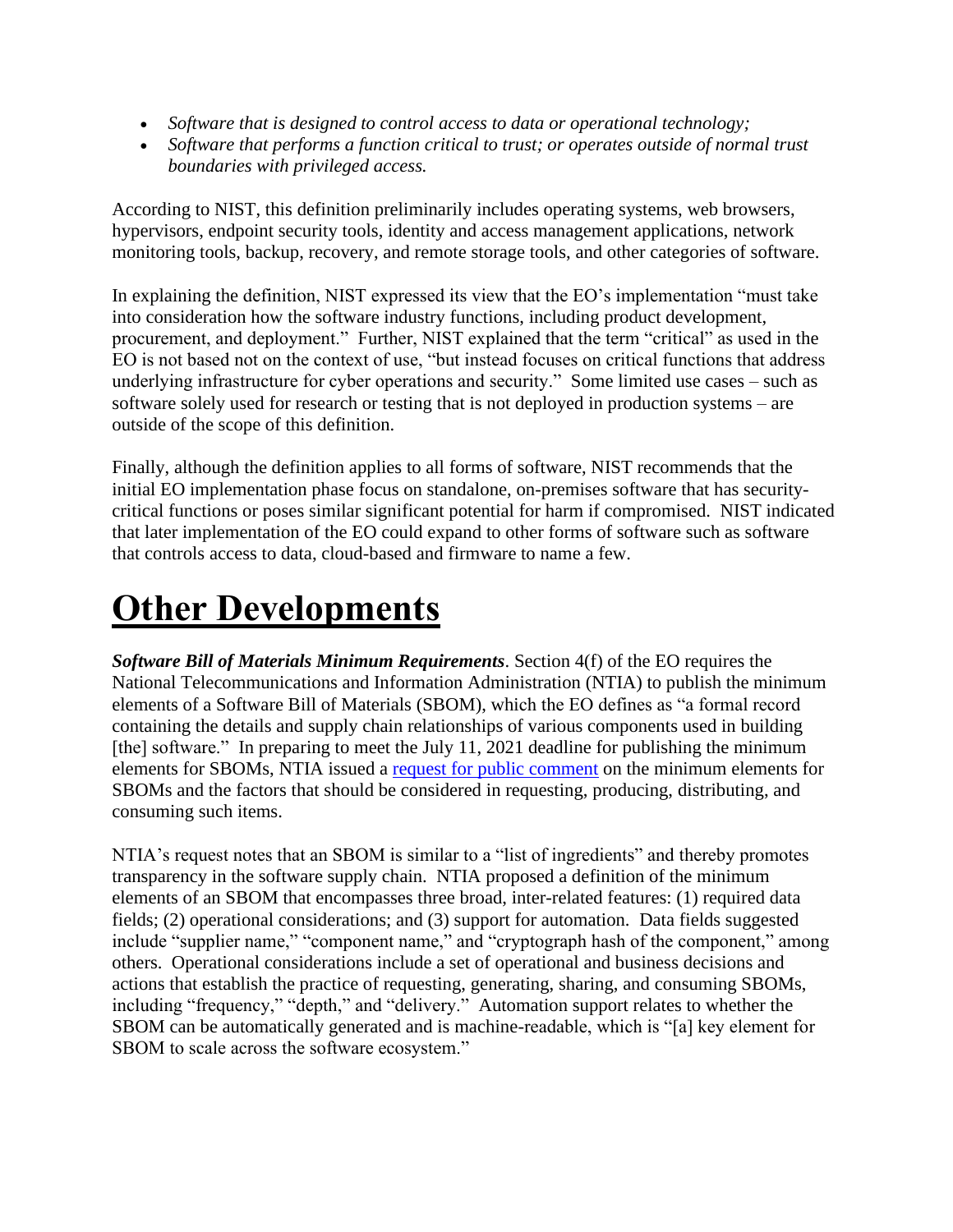# **July 2021 Developments Under the Executive Order on Improving the Nation's Cybersecurity**

B[y Robert Huffman,](https://www.insidegovernmentcontracts.com/author/rhuffman/) [Susan B. Cassidy](https://www.insidegovernmentcontracts.com/author/scassidy/) & [Ryan Burnette](https://www.insidegovernmentcontracts.com/author/rburnette/) on July 27, 2021

Posted in [Commercial Items,](https://www.insidegovernmentcontracts.com/category/commercial-items/) [Cybersecurity,](https://www.insidegovernmentcontracts.com/category/cybersecurity/) [Information Technology Contracting,](https://www.insidegovernmentcontracts.com/category/information-technology-contracting/) [Supply Chain](https://www.insidegovernmentcontracts.com/category/supply-chain/)

On May 12, 2021, the Biden Administration issued an Executive Order on Improving the Nation's Cybersecurity (the "EO"). The EO sets out a list of deliverables due from a number of governmental entities in June 2021 and successive months. Our overall summary of the EO and its deliverables can be found [here,](https://www.insidegovernmentcontracts.com/2021/05/president-biden-signs-executive-order-aimed-at-improving-government-cybersecurity/) and our discussion of the EO deliverables that were due in June 2021 can be found [here.](https://www.insidegovernmentcontracts.com/2021/07/june-2021-developments-under-the-executive-order-on-improving-the-nations-cybersecurity/) This blog addresses the EO deliverables in July 2021.

Developments Affecting Enhancement of Software Supply Chain Security NIST Publishes Guidance on Security Measures for Critical Software Use

On June 25, 2021, the National Institute of Standards and Technology ("NIST") published a [white paper](https://www.nist.gov/system/files/documents/2021/06/25/EO%20Critical%20FINAL_1.pdf) containing a definition of "critical software" for purposes of Section 4 of the EO, "Enhancement of Software Supply Chain Security." Section 4(i) of the EO requires NIST, in consultation with the Cybersecurity & Infrastructure Security Agency ("CISA") and the Office of Management and Budget ("OMB"), to publish guidance by July 11 outlining security measures for critical software as defined by NIST, "including applying practices of least privilege, network segmentation, and proper configuration." On July 9, 2021, NIST published [the guidance](https://www.nist.gov/system/files/documents/2021/07/09/Critical%20Software%20Use%20Security%20Measures%20Guidance.pdf) called for by Section 4(i).

NIST's guidance is aimed at federal agency use of "EO-critical software" – i.e., software defined by NIST as critical software under Section 4(g) of the EO by federal agencies in their operational environments.<sup>[1]</sup> Although the EO was not explicit as to whether the guidance would extend beyond the government and its contractors, the guidance that was issued does not purport to cover development or acquisition of EO-critical software, nor does it purport to cover use of EOcritical software by non-governmental organizations.

The substance of the guidance consists of two main components: (a) Security Measure objectives, and (b) the Security Measures themselves. The guidance explicitly makes these objectives and security measures applicable to both EO-critical software *and* to EO-critical *software platforms*, which it defines as the platforms on which EO-critical software runs, including endpoints, servers, and cloud resources. Thus, it would be a mistake to view the objectives and security measures set forth in the guidance as limited to software only. The guidance defines the Objectives as: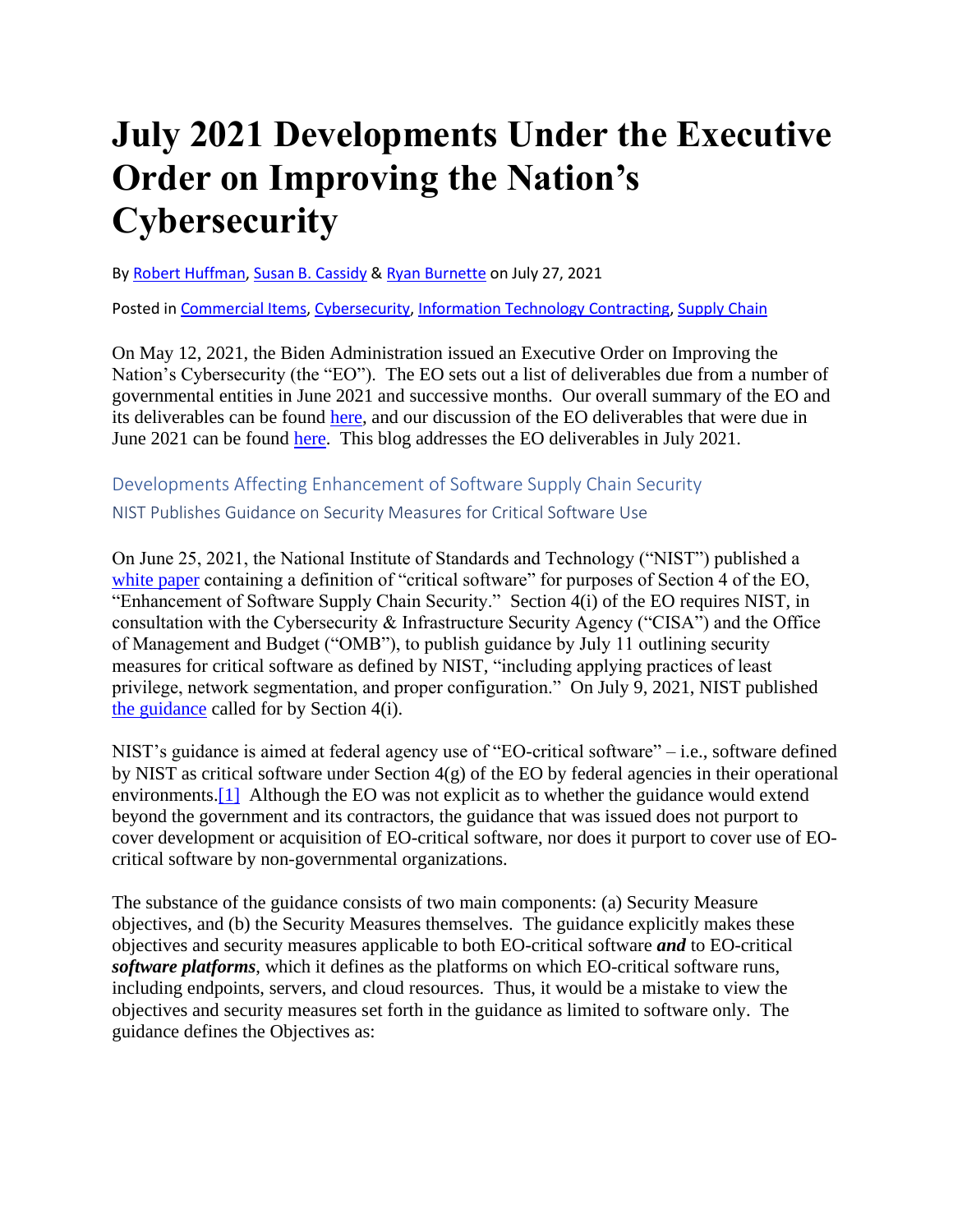- 1. *Protect EO-critical software and EO-critical software platforms (the platforms on which EOcritical software runs, such as endpoints, servers, and cloud resources) from unauthorized access and usage.*
- 2. *Protect the confidentiality, integrity, and availability of data used by EO-critical software and EOcritical software platforms.*
- 3. *Identify and maintain EO-critical software platforms and the software deployed to those platforms to protect the EO-critical software from exploitation.*
- 4. *Quickly detect, respond to, and recover from threats and incidents involving EO-critical software and EO-critical software platforms.*
- 5. *Strengthen the understanding and performance of humans' actions that foster the security of EO-critical software and EO-critical software platforms.*

Each of these objectives has several security measures associated with it. For example, to protect EO-critical software and EO-critical software platforms from unauthorized access and usage under Objective 1, one of the security measures is to "[u]se multi-factor authentication that is verifier impersonation-resistant for all users and administrators of EO-critical software and EO-critical software platforms." The FAQs indicate that "an example of a verifier impersonation-resistant protocol is client-authenticated Transport Layer Security (TLS)." Implementation of these security measures could represent a significant effort for agencies, depending on the nature and scale of the systems that they operate.

The security measures are largely sourced from other publications, including NIST SP 800-53 and NIST's cybersecurity framework. Although the measures are intended to apply to agencies, NIST indicated in the response to a separate FAQ that "[t]he security measures for using EOcritical software could be applied to cloud-based environments by cloud service providers."

### NIST Publishes Guidelines Recommending Minimum Standards for Vendor Verification of Their Software Source Codes

EO Section (4r) requires NIST to publish guidelines recommending minimum standards for vendors' testing of their software source code, including identifying recommended types of manual or automated testing (such as code review tools, static and dynamic analysis, software composition tools, and penetration testing) by July 11, 2021. On July 9, NIST [published](https://www.nist.gov/system/files/documents/2021/07/13/Developer%20Verification%20of%20Software.pdf) these guidelines. NIST indicated that "[w]hile the EO uses the term 'vendors' testing,' the intent is much broader and includes developers as well." Given the broad scope of the potential application of the guidance and its application to vendors and software developers, it is possible that federal contractors could see these requirements imposed by certain agencies as part of their contracts with those agencies.

NIST's recommended minimum verification standards consist of Technique Classes, Techniques, and Descriptions and References to Recommended Minimums Documents. The Technique Classes are: (1) Threat Modeling; (2) Automated Testing; (3) Code-Based (Static) Analysis; (4) Dynamic Analysis; (5) Check Included Software; and (6) Fix Bugs. Each of these Technique Classes includes one or more specific techniques. For example, the Code-Based (Static) Analysis technique class includes the "Use a code scanner to look for top bugs"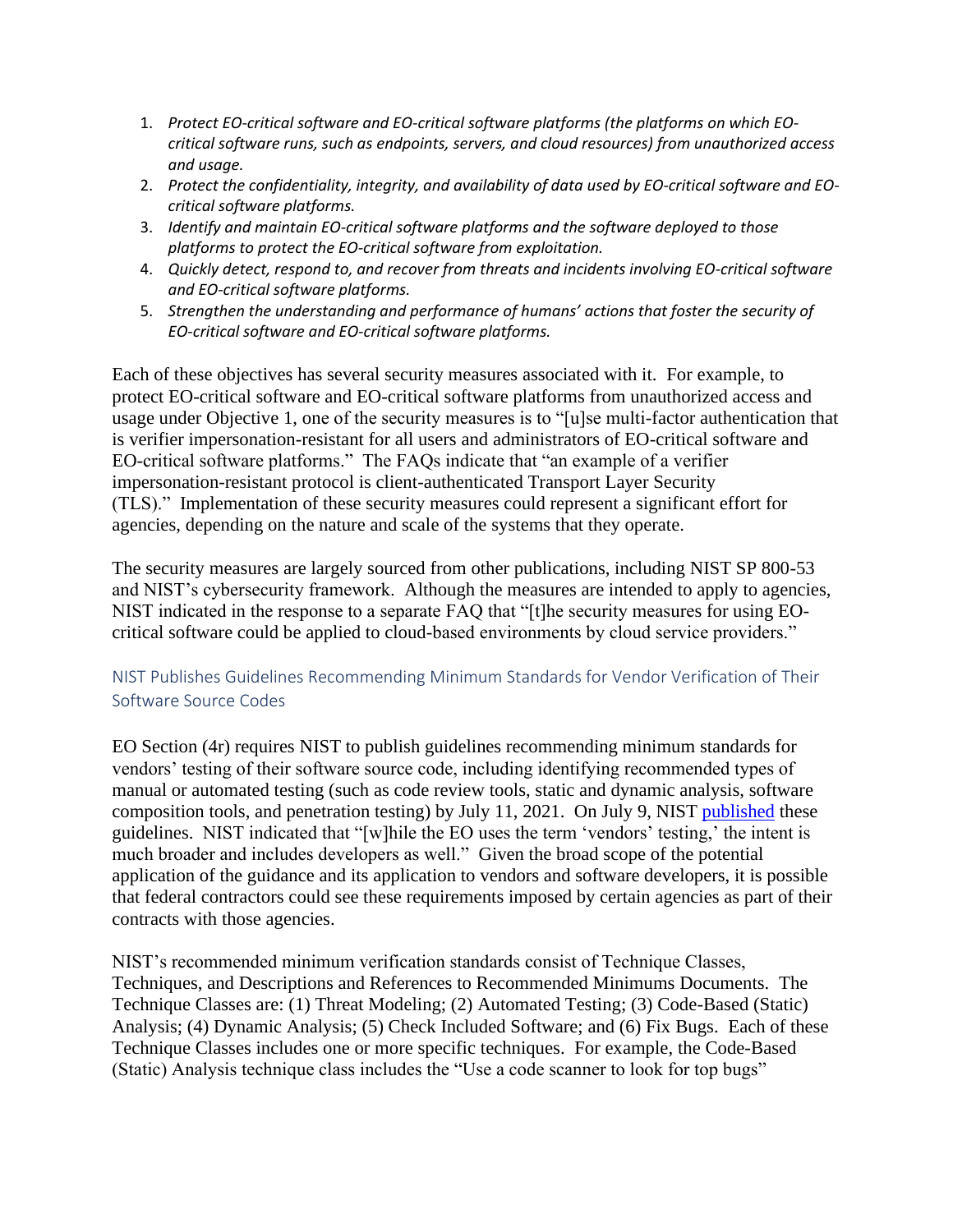technique and the "Review for hardcoded secrets" technique. The guidelines provide descriptions and references for these and all other techniques specified.

The FAQs included in the guidelines explain why the guidelines refer to source code "verification" rather than "testing," which is the term used in the EO. The response to FAQ #4 asserts that the term "testing" is often used to describe dynamic analysis only, and that the term "verification" is more technically accurate given "the myriad types of software testing referred to in the EO." It further states that use of the term verification "ensures that the goal of the EO is met." FAQ #3 explains why NIST extended the minimum standards to both vendor and developer verification even though the EO refers only to vendors. The response to FAQ #3 notes that the software vendor and developer are not always the same, and that "verification should be done as early in the software development life cycle (SDLC) as possible, which will be by the developer," while a vendor who is not also the software's developer "should also perform verification but will not have the opportunity to be involved early in the process."

Finally, FAQ #1 makes clear that the source code minimum verification standards "are guidelines and remain voluntary." However, section (4e) of the EO requires NIST to develop guidance for "employing automated tools, or comparable processes, that check for known and potential vulnerabilities and remediate them, which shall operate regularly, or at minimum prior to product, version, or update release…." FAQ #1 states that NIST anticipates that the guidance it develops under section (4e) will reference the software source code verification guidelines.

### **Recommendations Regarding FAR and DFARS Contract Language**

Recommendations Regarding Agency-Specific Cybersecurity Requirements

Section 2(i) of the EO directs CISA, in consultation with the National Security Agency ("NSA"), the OMB Director, and the General Services Administration ("GSA") Administrator, to review agency-specific cybersecurity requirements that currently exist as a matter of law, policy, or contract, and to recommend to the Federal Acquisition Regulation ("FAR") Council by July 11, 2021 "standardized contract language for appropriate cybersecurity requirements." The section states that CISA's recommendations "shall include consideration of the scope of contractors and associated service providers to be covered by the proposed contract language." This language is likely to be of great interest to the federal contractor community, as any recommended requirements could become a condition for certain contract awards.

It is unclear at this time whether CISA submitted any recommended standardized contract language for cybersecurity requirements to the FAR Council pursuant to section 2(i). CISA's website notes that pursuant to the EO, it "will work with OMB to recommend contract language that makes sharing critical data easier…." Even if CISA has recommended language, we understand that it is CISA's policy not to publicly disclose its recommended language until the FAR Council proposes standardized contract language for public notice and comment, which it is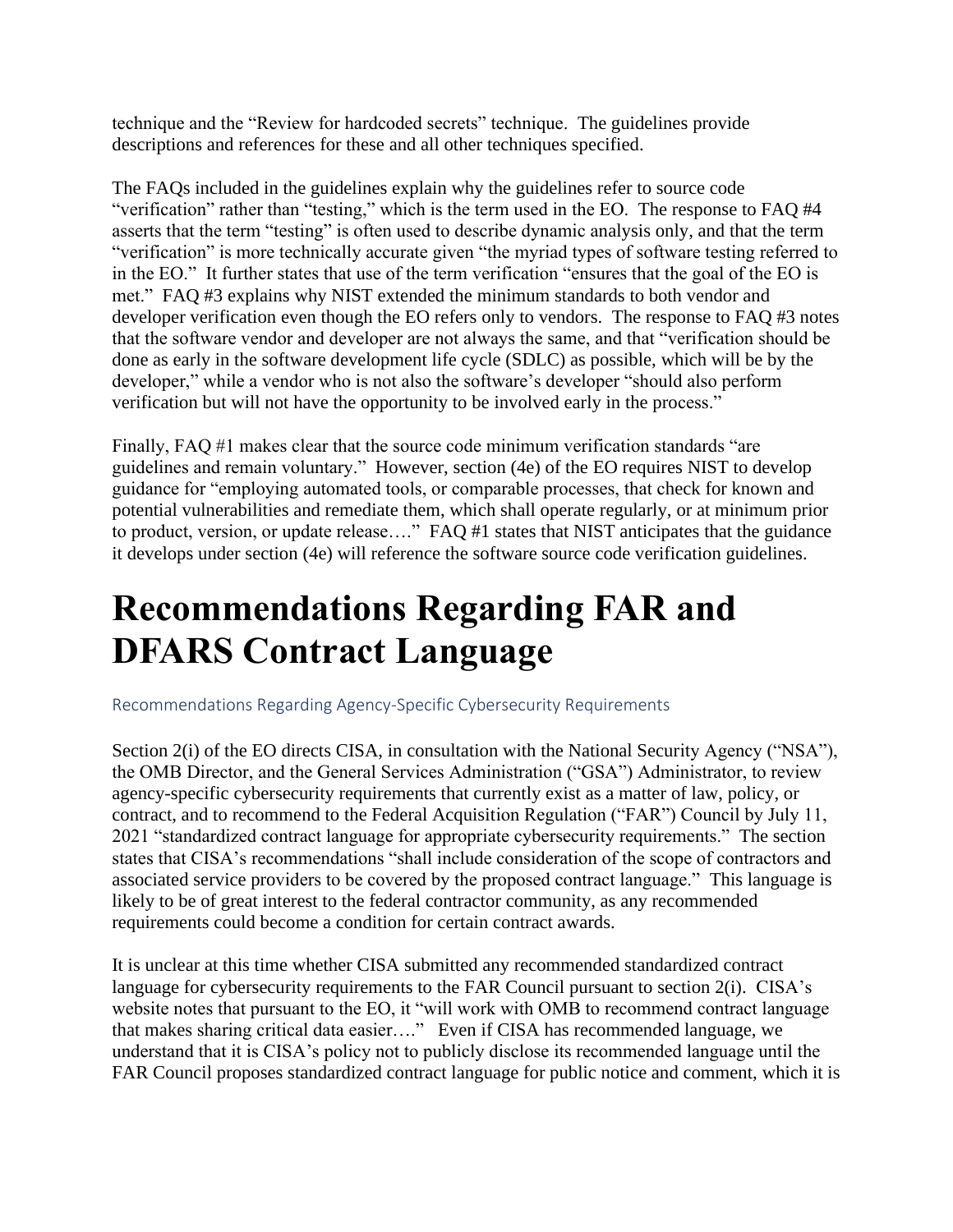required by EO section 2(j) to do within 60 days of receiving recommended language from CISA.

Recommendations Regarding FAR and DFARS Contract Requirements and Language for IT and OT Service Providers

Section 2(b) of the EO requires OMB, in consultation with the Secretary of Defense, the Attorney General, the secretary of Homeland Security, and the Office of the Director of National Intelligence, to review the FAR and Defense Federal Acquisition Regulation Supplement ("DFARS") contract requirements and language for contracting with information technology ("IT") and operational technology ("OT") service providers and to recommend updates to such requirements and language to the FAR Council and other appropriate agencies by July 11, 2021. The section further requires that the recommended contract language shall include descriptions of contractors to be covered by the language, and shall be designed to ensure, among other things, that such service providers collect, report, and preserve data relevant to cyber incidents or potential cyber incidents on all information systems over which they have control, including systems operated on behalf of agencies.

It is unclear at this time whether OMB has completed its review of the relevant FAR and DFARS provisions or submitted any recommended contract language to the FAR Council for IT and OT service providers pursuant to section 2(b) of the EO.

# **Federal Network Infrastructure Modernization, Including Cloud Services**

Section 3(b) of the EO requires the head of each federal agency, by July 11, 2021, to (a) update existing agency plans to prioritize resources for the adoption and use of cloud technology as outlined in relevant OMB guidance, (b) develop a plan to implement Zero Trust Architecture, including migration steps that NIST has outlined in guidance and standards, and (c) provide a report to OMB discussing the agency's cloud technology and Zero Trust Architecture plans. Section 3(c)(iii) of the EO requires CISA, also by July 11, to develop and issue a cloud service governance framework for federal civilian agencies. It is unclear at this time whether either of these deadlines were met.

### **National Security Systems Requirements**

Section 9(a) of the EO requires the NSA, in coordination with the Director of National Intelligence and the Committee on National Security Systems, to adopt requirements for National Security Systems ("NSSs") by July 11, 2021, that are equivalent to or exceed the cybersecurity requirements set forth in the EO that are not otherwise applicable to NSSs. In general, an NSS is an unclassified information system that involves intelligence activities, cryptologic activities related to national security; command and control of military forces; equipment that is an integral part of a weapon or weapons system; or is critical to the direct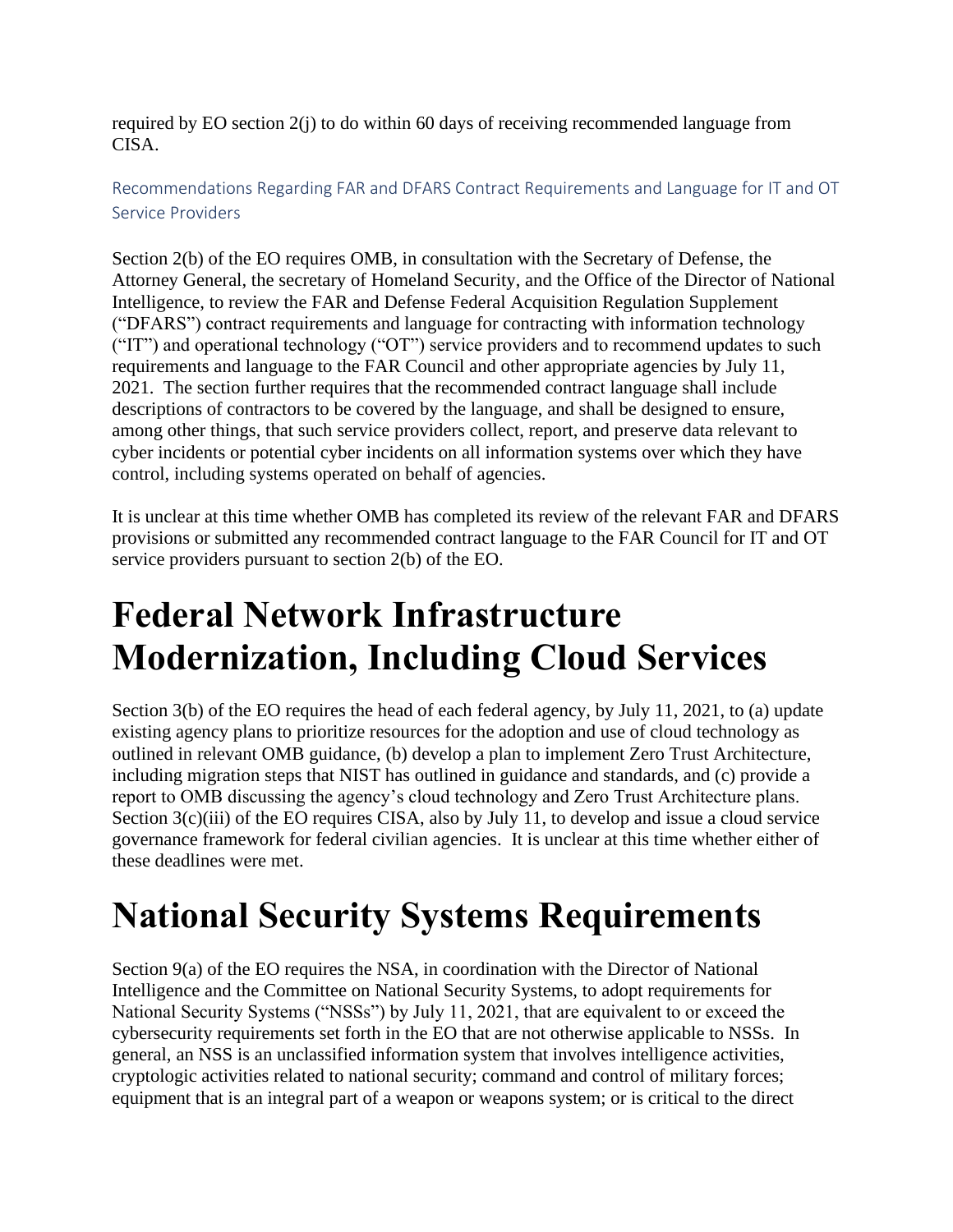fulfillment of military or intelligence missions. Under the EO, any such requirements shall be codified in a National Security Memorandum ("NSM"), but until such time as that NSM is issued, no programs, standards, or requirements established pursuant to the EO shall apply with respect to NSSs.

[\[1\]](https://www.insidegovernmentcontracts.com/2021/07/july-2021-developments-under-the-executive-order-on-improving-the-nations-cybersecurity/#_ftnref1) As discussed in our prior post, NIST defined EO-Critical Software as:

any software that has, or has direct software dependencies upon, one or more components with at least one of these attributes:

- is designed to run with elevated privilege or manage privileges;
- has direct or privileged access to networking or computing resources;
- is designed to control access to data or operational technology;
- performs a function critical to trust; or,
- operates outside of normal trust boundaries with privileged access.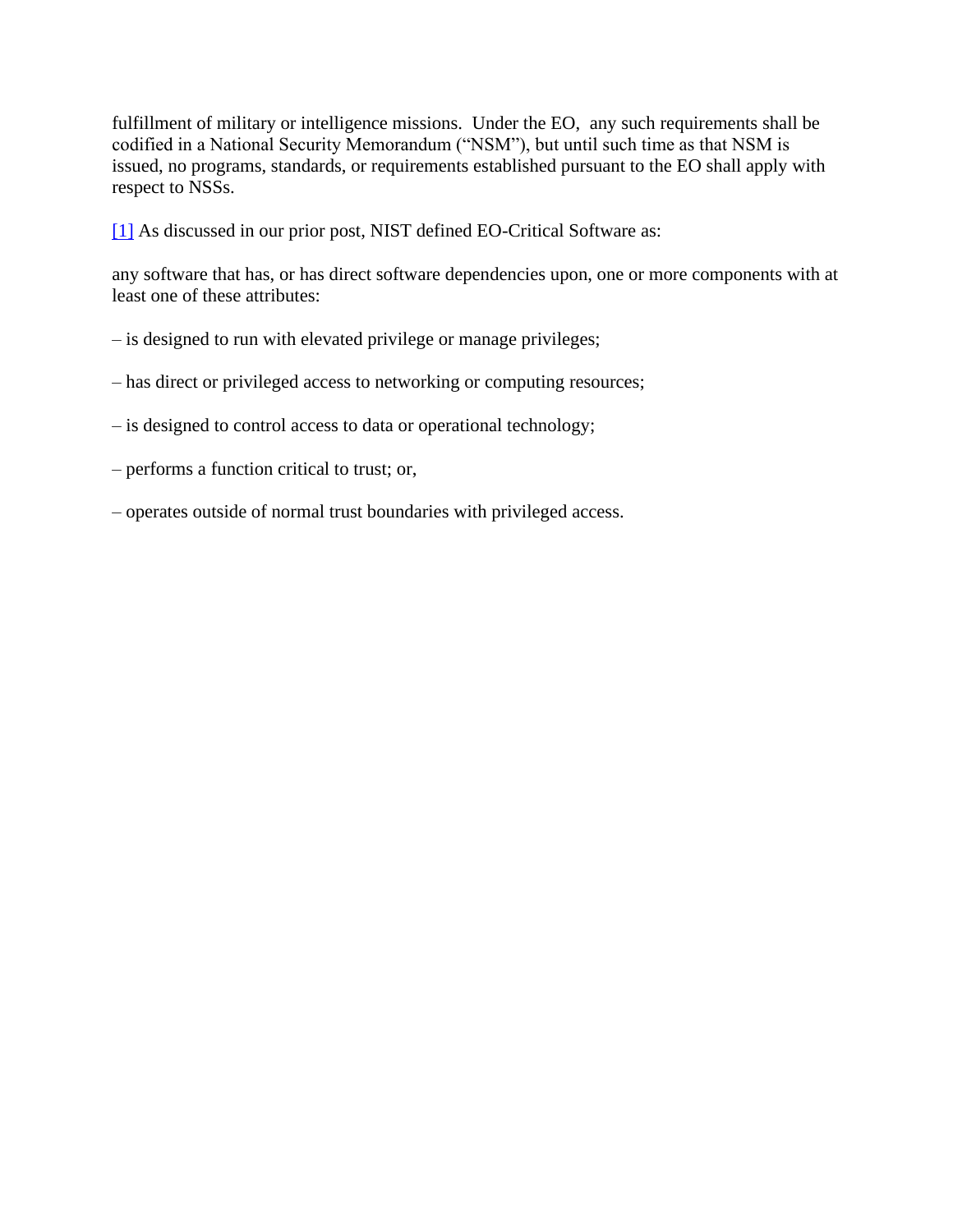# **August 2021 Developments Under President Biden's Cybersecurity Executive Order**

By [Robert Huffman,](https://www.insidegovernmentcontracts.com/author/rhuffman/) [Susan B. Cassidy](https://www.insidegovernmentcontracts.com/author/scassidy/) & [Ryan Burnette](https://www.insidegovernmentcontracts.com/author/rburnette/) on September 7, 2021 Posted in [Cybersecurity,](https://www.insidegovernmentcontracts.com/category/cybersecurity/) [Defense Industry,](https://www.insidegovernmentcontracts.com/category/defense-industry/) [Information Technology Contracting](https://www.insidegovernmentcontracts.com/category/information-technology-contracting/)

This blog continues Covington's review of important deadlines and milestones in implementing the Executive Order on Improving the Nations' Cybersecurity (E.O. 14028, or the "Cyber EO") issued by President Biden on May 12, 2021. Previous blogs have discussed developments under the Cyber EO in [June 2021](https://www.insidegovernmentcontracts.com/2021/07/june-2021-developments-under-the-executive-order-on-improving-the-nations-cybersecurity/) and [July 2021.](https://www.insidegovernmentcontracts.com/2021/07/july-2021-developments-under-the-executive-order-on-improving-the-nations-cybersecurity/) This blog focuses on developments affecting the EO that occurred during August 2021.

The Cyber EO requires federal agencies to meet several important deadlines in August 2021. These deadlines are in the areas of enhancing critical software supply chain security, improving the federal government's investigative and remediation capabilities, and modernizing federal agency approaches to cybersecurity. In addition, the National Institute of Standards and Technology ("NIST") took several significant actions related to supply chain security in August 2021, not all of which were driven by deadlines in the Cyber EO. This blog examines the actions taken by federal agencies to meet the EO's August deadlines as well as the NIST actions referred to above.

#### A. Enhancing Critical Software Supply Chain Security

#### 1. *Actions Taken By OMB During August 2021*

Section 4(a) of the Cyber EO states that the security and integrity of "critical software" is of particular concern, and that the federal government must take action to rapidly improve the security and integrity of the software supply chain, with a priority on addressing critical software. Pursuant to section  $4(g)$  of the EO, NIST published a [definition](https://www.nist.gov/system/files/documents/2021/06/25/EO%20Critical%20FINAL_1.pdf) of the term "critical software" on June 25, 2021. Subsequently, on July 8, 2021, NIST published [guidance to federal](https://www.nist.gov/system/files/documents/2021/06/25/EO%20Critical%20FINAL_1.pdf)  [agencies on security measures for critical software.](https://www.nist.gov/system/files/documents/2021/06/25/EO%20Critical%20FINAL_1.pdf) These developments are discussed in greater detail in our blogs on the June and July 2021 Cyber EO developments.

Section 4(j) of the EO requires the Office of Management and Budget ("OMB") to take appropriate steps by August 10, 2021 to require that agencies comply with the July 8 critical software security guidance issued by NIST. On August 10, 2021, Shalanda Young, the Acting Director of OMB, issued a Memorandum to the Heads of Executive Departments and Agencies entitled ["Protecting Critical Software Through Enhanced Security Measures"](https://www.whitehouse.gov/wp-content/uploads/2021/08/M-21-30.pdf) (the "August 10 Memo").

The August 10 Memo sets out a "phased approach" for agency implementation of the NIST guidance. During the initial phase, agencies are required to focus on identifying and securing stand-alone, on-premise software that performs "security-critical functions or poses similar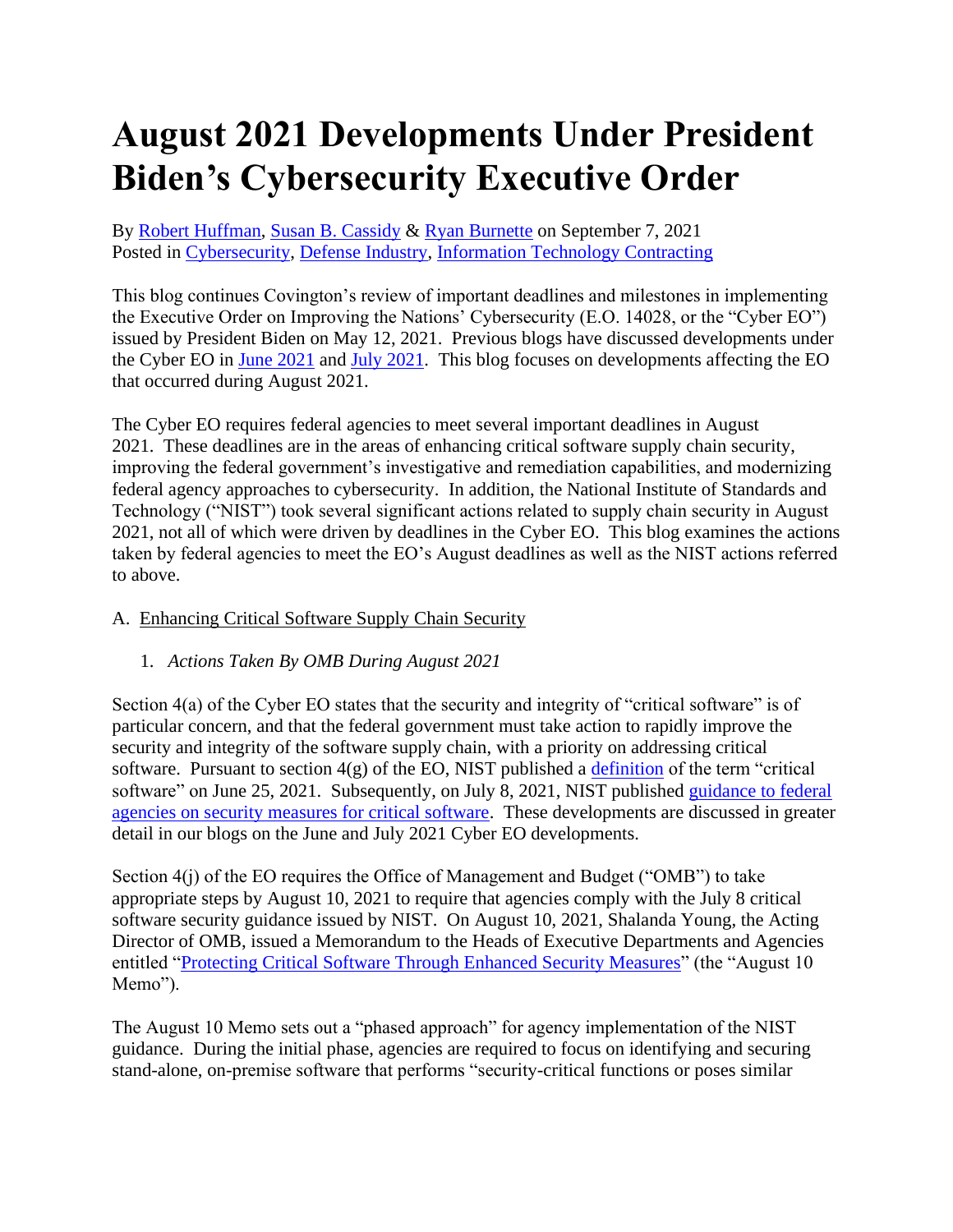significant potential for harm if compromised." Such software includes applications that provide the following categories of service:

- identity, credential, and access management (ICAM)
- operating systems, hypervisors, container environments
- web browsers
- endpoint security
- network control
- network protection
- network monitoring and configuration
- operational monitoring and analysis
- remote scanning
- remote access and configuration management
- backup/recovery and remote storage

Along these lines, during the initial phase the August 10 Memo requires each agency to identify by October 10, 2021 all "critical software" as defined by NIST that falls within the categories of service described above that is in use or in the process of acquisition by the agency. The August 10 Memo further provides that each agency must implement the security measures designated in NIST's July 8 guidance for all categories of critical software included in the initial phase by August 10, 2022.

The August 10 Memo states that OMB will address subsequent phases of implementation in the future for additional categories of software as determined by CISA. The Memo states that the following categories of software, among others, will be addressed in these future phases:

- software that controls access to data;
- cloud-based and hybrid software;
- software development tools, such as code repository systems, testing software, integration software, packaging software, and deployment software;
- software components in boot-level firmware; and
- software components in operational technology.
- 2. Actions Taken by NIST During August 2021

The Biden Administration announced at a ["Cybersecurity Summit"](https://www.whitehouse.gov/briefing-room/statements-releases/2021/04/23/fact-sheet-president-bidens-leaders-summit-on-climate/) held at the White House on August 25, 2021 that NIST would collaborate with industry and other partners to develop a new framework for improving the security and integrity of the technology supply chain. The Administration states that this framework will serve as guidance to public and private entities on how to build secure technology and how to assess the security of technology, including opensource software, in their supply chains. This new framework will focus on promoting the development and adoption of international standards.

In a related development, a NIST spokesman announced on August 25, 2021 that NIST will delay issuance of a second draft (update) of SP 800-161 Rev. 1, "Supply Chain Risk Management", from September 2021 until October or November 2021 in order to incorporate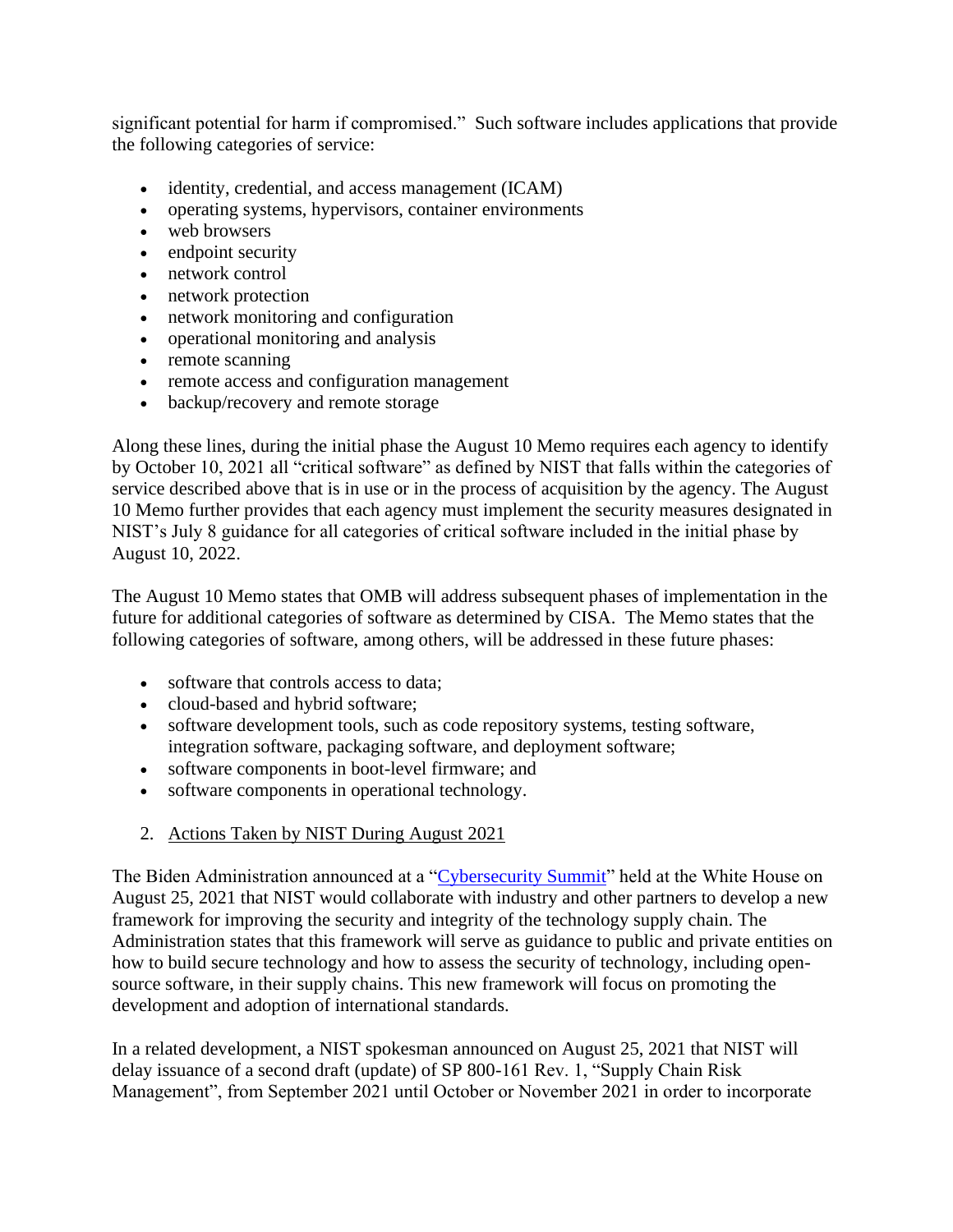requirements imposed by the Cyber EO. In particular, Section 4(c) of the EO requires NIST to publish by November 8, 2021 preliminary guidelines for enhancing software supply chain security based on input from federal agencies, private industry, and academia that NIST received in June and July 2021. The NIST spokesperson stated that delaying the issuance of the NIST SP 800-161 Rev. 1 update would allow the agency to meet the EO's November 8 deadline for preliminary guidance on enhancing software supply chain security. It is unclear whether the update to SP 800-161 is the same as the new NIST framework for improving the security and integrity of the technology supply chain that the Biden Administration announced at the White House Cybersecurity Summit.

On August 24, 2021, NIST released the final version of NISTIR 8259B, ["IOT Non-Technical](https://nvlpubs.nist.gov/nistpubs/ir/2021/NIST.IR.8259B.pdf)  [Supporting Capability Core Baseline"](https://nvlpubs.nist.gov/nistpubs/ir/2021/NIST.IR.8259B.pdf). This document complements NISTIR 8259A, "Core Device Cybersecurity Capability Baseline (May 2020), which is NIST's guide to the technical aspects of manufacturing secure Internet of Things ("IOT") devices and products. The document describes four recommended non-technical supporting capabilities related to the lifecycle of cybersecurity management that manufacturers should implement, including (1) documentation, (2) information and query reception, (3) information dissemination, and (4) education and awareness. Together, NISTIR 8259A and NISTIR 8259B are intended to define a baseline set of activities that manufacturers should undertake during the planning, development, and operational life of IOT devices to address the cybersecurity needs and goals of their customers.

On August 31, NIST issued a draft [White Paper](https://www.nist.gov/system/files/documents/2021/08/31/IoT%20White%20Paper%20-%20Final%202021-08-31.pdf) setting forth criteria that can be used to create the pilot labelling program for consumer IOT devices contemplated by Section 4 of the Cyber EO. This program is intended to educate the public on the security capabilities and vulnerabilities of IOT devices and software development practices. The White Paper notes among other things that in line with the direction set forth by the Cyber EO, IoT products must reflect increasingly comprehensive levels of testing and assessment, and that "[m]ore cybersecurity controls may be needed for devices that pose inherently greater risks such as a door lock or stove." The White Paper notes that a label should clearly convey information to consumers about elevated security capabilities, and that it should be understandable and actionable by the consumer. The White Paper states that NIST plans to hold a workshop on September 14 and 15, 2021, to obtain comments and other input on the pilot labelling program.

#### B. Improving the Federal Government's Cyber Investigative and Remediation Capabilities

Section 8(c) of the Cyber EO requires OMB, in consultation with the Secretaries of Commerce and DHS, to formulate policies for agencies to establish requirements for logging, log retention, and log management that ensure centralized access and visibility for the highest level security operations center ("SOC") of each agency. On August 27, 2021, the OMB Director issued a [Memorandum](https://www.whitehouse.gov/wp-content/uploads/2021/08/M-21-31-Improving-the-Federal-Governments-Investigative-and-Remediation-Capabilities-Related-to-Cybersecurity-Incidents.pdf) to the heads of federal agencies regarding the logging, log retention, and log management requirements of EO section 8(c) (the "August 27 Memo"). The August 27 Memo also establishes requirements for agencies to increase the sharing of such information, as needed and appropriate, to accelerate incident response efforts and to enable more effective defense of federal information and agencies.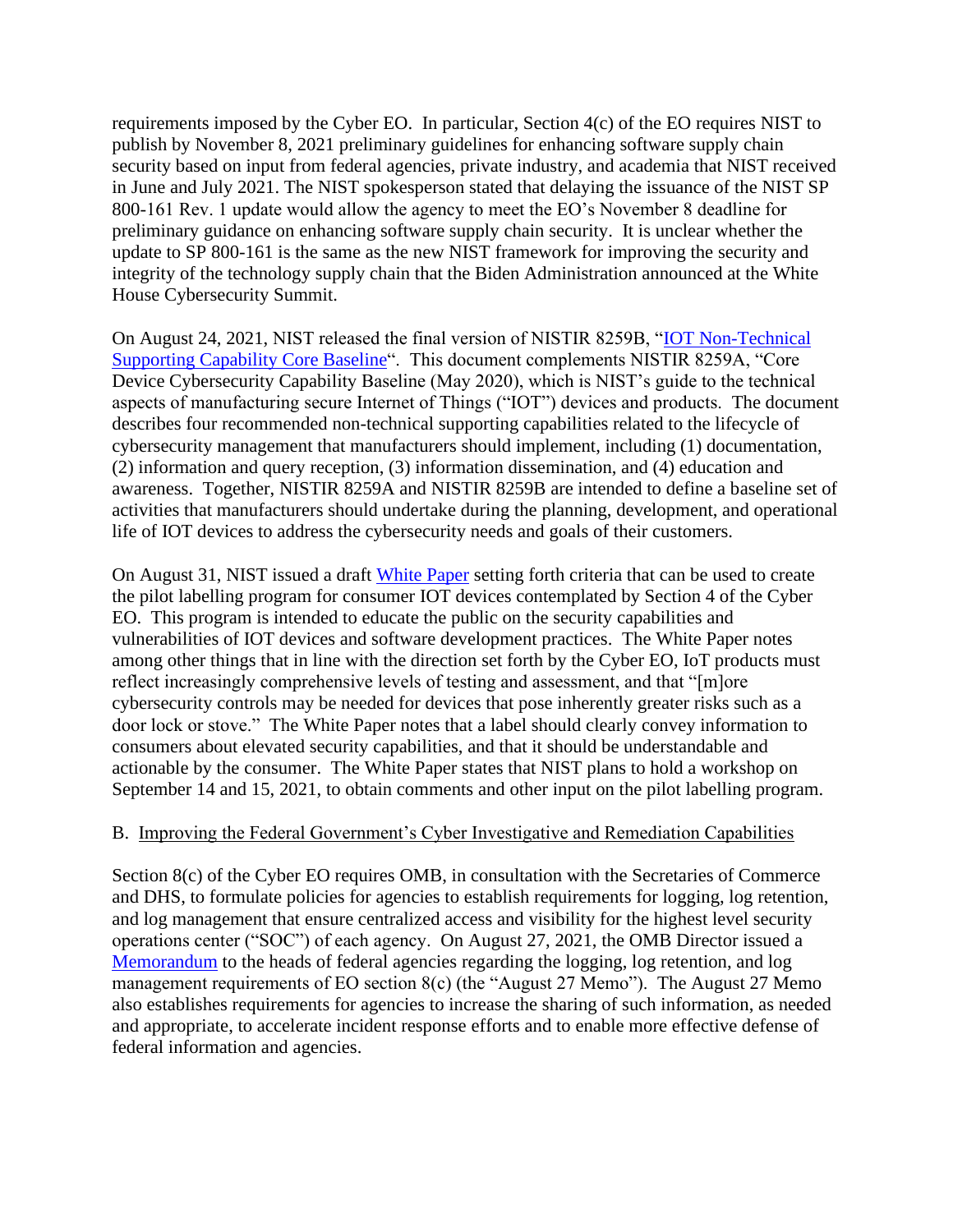Section 1 of the August 27 Memo establishes an "Event Logging ("EL") maturity model that includes the four "Logging Tiers" described in the following table:

| <b>Event Logging Tiers</b> | <b>Rating</b> | <b>Description</b>                                                                          |
|----------------------------|---------------|---------------------------------------------------------------------------------------------|
| EL <sub>0</sub>            | Not Effective | Logging requirements of highest criticality<br>are either not met or are only partially met |
| EL1                        | <b>Basic</b>  | Only logging requirements of highest<br>criticality are met                                 |
| EL <sub>2</sub>            | Intermediate  | Logging requirements of highest and<br>intermediate criticality are met                     |
| EL <sub>3</sub>            | Advanced      | Logging requirements at all criticality levels<br>are met                                   |

The August 27 Memo requires each federal agency to assess its current logging maturity against the four tiers in the Memo's maturity model and identify any resource and implementation gaps that may exist relative to the respective requirements of each of those tiers. Agencies are required to report their assessments and gap analyses to OMB by October 27, 2021. In addition, the August 27 Memo requires each agency to reach the EL Tier 1 Maturity level by August 27, 2022, the EL Tier 2 Maturity level by February 27, 2023, and the EL Tier 3 Maturity level by August 27, 2023.

#### C. Modernizing Federal Agency Approaches To Cybersecurity

Section 3(c) of the Cyber EO states that federal agencies should migrate to cloud technology in a coordinated, deliberate way that adopts Zero Trust Architecture as practicable. The EO directs CISA to modernize its current cybersecurity programs, services, and capabilities to be fully functional with cloud-computing environments that have Zero Trust Architecture. The EO also directs CISA, in consultation with the GSA's FedRAMP Program, to develop security principles governing Cloud Service Providers ("CSPs") for incorporation into agency modernization efforts.

To implement these requirements, Section 3(c) imposes an August 10, 2021 deadline for completion of the following:

- OMB's development of a Federal cloud-security strategy and its issuance of guidance to agencies that seeks to ensure that they fully understand and effectively address the risks of using cloud-based services and to move them closer to Zero Trust Architecture.
- CISA's issuance of cloud-security technical reference architecture documentation for civilian agencies that illustrates recommended approaches to cloud migration and data protection for agency data collection and reporting.
- Evaluation by each federal agency of the types and sensitivity of its unclassified data that includes appropriate processing and storage solutions for such data, with priority on identifying that data that is most sensitive and under the greatest threat.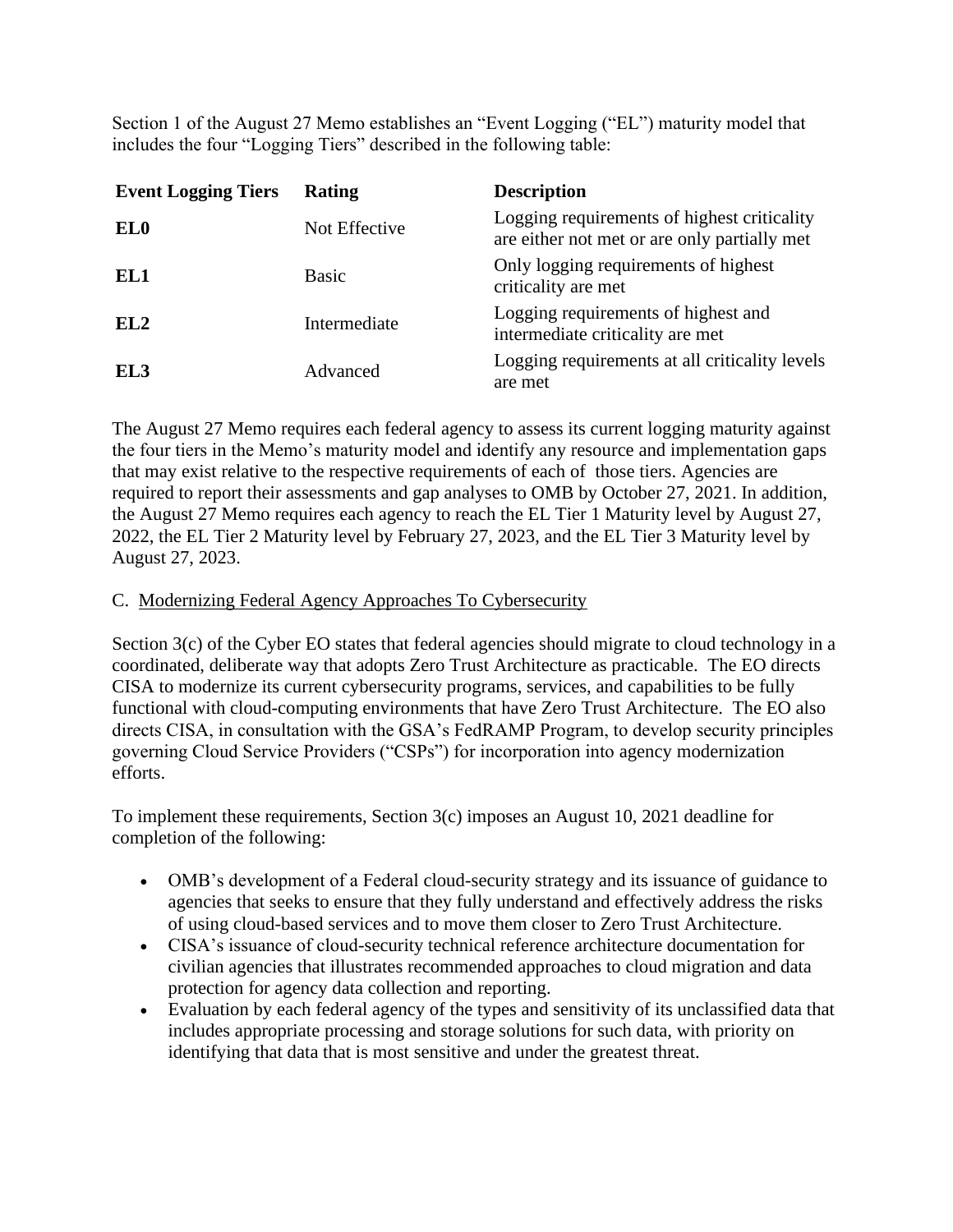It is unclear what, if any, actions were taken by OMB, CISA, or federal agencies to implement these requirements during August 2021.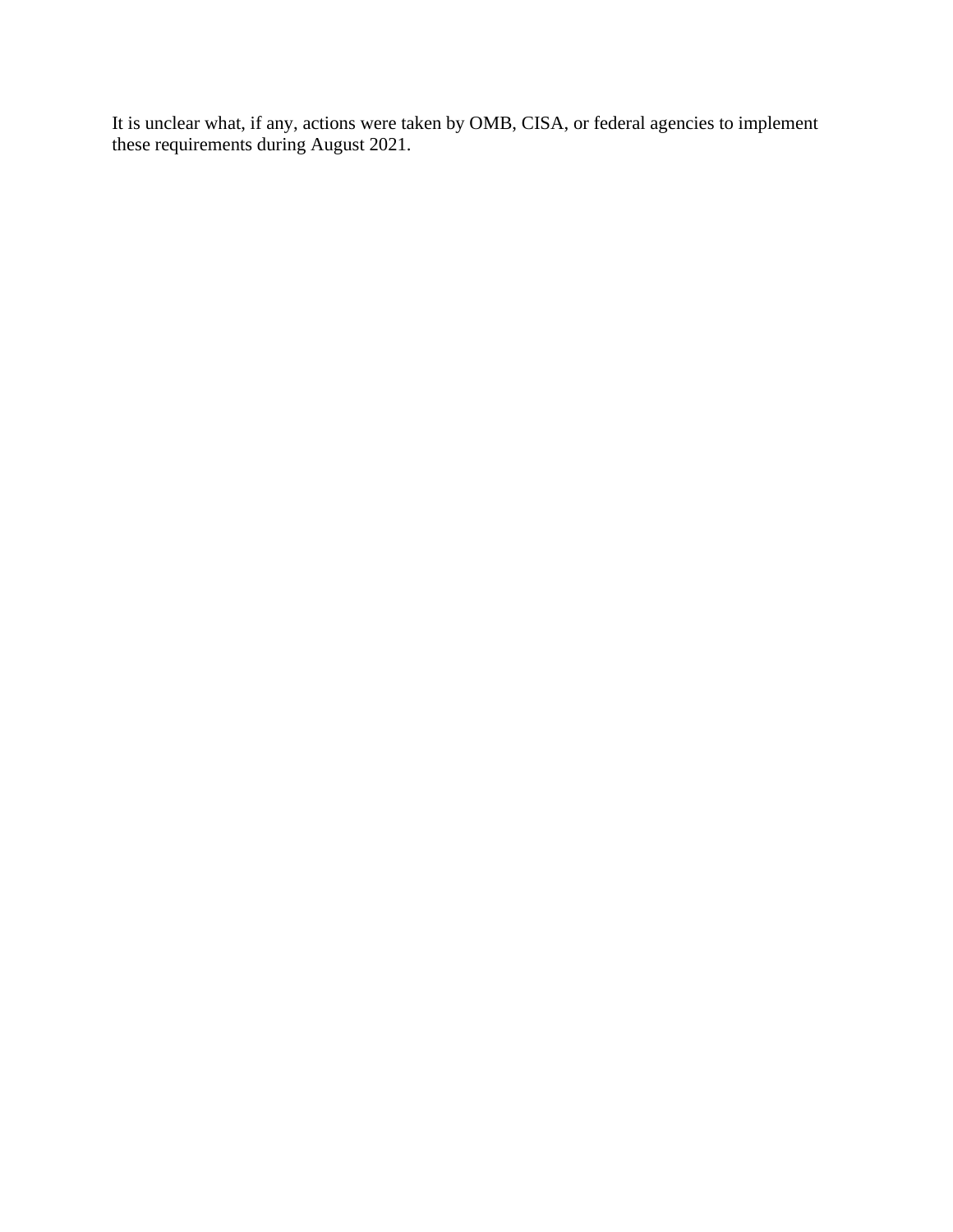### **September 2021 Developments Under President Biden's Cybersecurity Executive Order**

By [Robert Huffman,](https://www.insidegovernmentcontracts.com/author/rhuffman/) [Susan B. Cassidy,](https://www.insidegovernmentcontracts.com/author/scassidy/) [Ryan Burnette](https://www.insidegovernmentcontracts.com/author/rburnette/) & [Nooree Lee](https://www.insidegovernmentcontracts.com/author/nlee/) on October 1, 2021 Posted in [Cybersecurity,](https://www.insidegovernmentcontracts.com/category/cybersecurity/) [Government Contracts Regulatory Compliance,](https://www.insidegovernmentcontracts.com/category/government-contracts-regulatory-compliance/) [Information](https://www.insidegovernmentcontracts.com/category/information-technology-contracting/)  [Technology Contracting](https://www.insidegovernmentcontracts.com/category/information-technology-contracting/)

This is the fifth in a series of Covington blogs on implementation of Executive Order 14028, "Improving the Nation's Cybersecurity", issued by President Biden on May 12, 2021 (the "Cyber EO"). The [first](https://www.insidegovernmentcontracts.com/2021/05/president-biden-signs-executive-order-aimed-at-improving-government-cybersecurity/) blog summarized the Cyber EO's key provisions and timelines, and the second, third, and fourth blogs described the actions taken by various federal government agencies to implement the EO during [June,](https://www.insidegovernmentcontracts.com/2021/07/june-2021-developments-under-the-executive-order-on-improving-the-nations-cybersecurity/) [July,](https://www.insidegovernmentcontracts.com/2021/07/july-2021-developments-under-the-executive-order-on-improving-the-nations-cybersecurity/) and [August](https://www.insidegovernmentcontracts.com/2021/09/august-2021-developments-under-president-bidens-cybersecurity-executive-order/) 2021, respectively. This blog summarizes key actions taken to implement the Cyber EO during September 2021.

#### **I. Actions Taken During September 2021 to Modernize Federal Government Cybersecurity**

The Office of Management and Budget (OMB) publically released a draft zero trust architecture strategy for federal agencies on September 9, 2021. On that same day, the Cybersecurity and Infrastructure Agency (CISA) issued two draft documents designed to further OMB's zero trust strategy: the Zero Trust Maturity Model and the Cloud Security Technical Reference Architecture. Each of these documents was required by Section 3 of the Cyber EO to modernize and standardize federal government agency approaches to cybersecurity.

The OMB draft zero trust strategy states that the Federal Government can no longer depend on perimeter-based defenses to protect critical systems and data in the current threat environment, and that meeting these threats "will require a major paradigm shift in how Federal agencies approach cybersecurity" — namely, migration to a Zero Trust Architecture. The draft strategy identifies the "foundational tenet" of Zero Trust as "no actor, system, network, or service operating outside or within the perimeter can be trusted. Instead, we must verify anything and everything attempting to establish access." The draft states that the purpose of the strategy as "to put all Federal agencies on a common roadmap [to zero trust] by laying out the initial steps agencies must take to enable their journey toward a highly mature zero trust architecture."

The draft strategy would require agencies to achieve certain specified zero trust security goals by the end of FY2024. These goals are grouped according to five "pillars" underlying the foundation of zero trust. These pillars are:

• Identity: Agency staff use an enterprise-wide identity to access the applications they use in their work. Phishing-resistant MFA protects those personnel from sophisticated online attacks.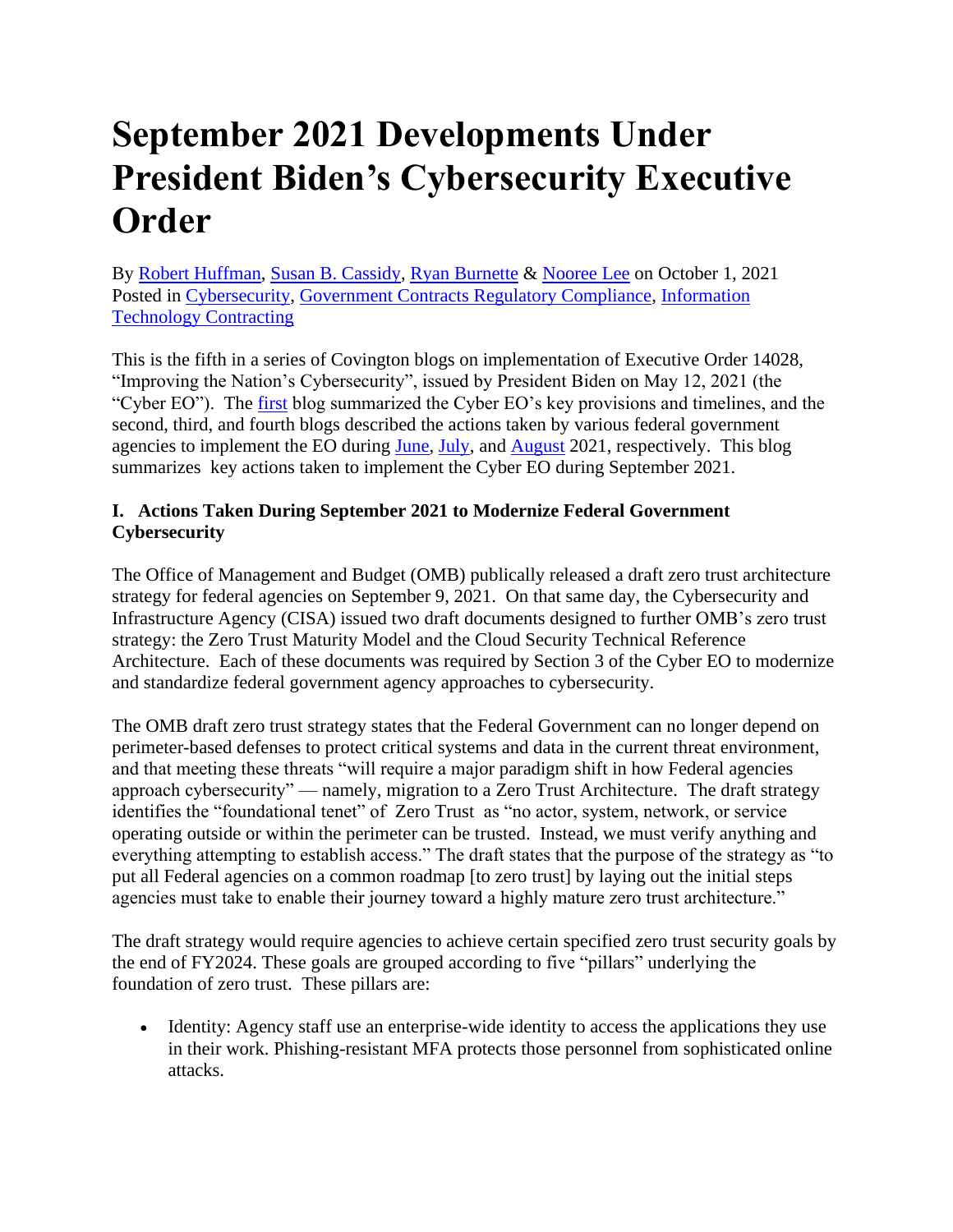- Devices: The Federal Government has a complete inventory of every device it operates and authorizes for Government use, and can detect and respond to incidents on those devices.
- Networks: Agencies encrypt all DNS requests and HTTP traffic within their environment, and begin segmenting networks around their applications. The Federal government identifies a workable path to encrypting emails in transit.
- Applications: Agencies treat all applications as internet-connected, routinely subject their applications to rigorous testing, and welcome external vulnerability reports.
- Data: Agencies are on a clear, shared path to deploy protections that make use of thorough data categorization. Agencies take advantage of cloud security services to monitor access to their sensitive data, and have implemented enterprise-wide logging and information sharing.

The draft strategy provides considerable detail regarding the goals associated with each of the pillars described above. In addition, the draft strategy requires each agency to update its zero trust architecture implementation plan to incorporate these requirements and to submit its updated plan to OMB within 60 days after the draft strategy becomes final.

The draft CISA Zero Trust Maturity Model issued on September 9 identifies three stages of implementation for each of the five foundational "pillars" identified in the draft OMB strategy: "Traditional"; "Advanced"; and "Optimal". The model describes each of these stages as follows:

- Traditional: Manual configurations and assignment of attributes, static security policies, pillar-level solutions with coarse dependencies on external systems, least-function established at provisioning, proprietary and inflexible pillars of policy enforcement, manual incident response and mitigation deployment.
- Advanced: Some cross-pillar coordination, centralized visibility, centralized identity control, policy enforcement based on cross-pillar inputs and outputs, some incident response to pre-defined mitigations, increased detail in dependencies with external systems, some least-privilege changes based on posture assessments.
- Optimal: Fully automated assigning of attributes to assets and resources, dynamic policies based on automated/observed triggers, assets have self-enumerated dependencies for dynamic least-privilege access (within thresholds), alignment with open standards for cross-pillar operability, centralized visibility with historian functionality for point-in-time recollection of state.

CISA's draft maturity model provides considerable additional detail regarding each of the above maturity stages. It also identifies current and expected services and offerings by CISA that can help an agency reach a higher stage of zero trust maturity.

Finally, CISA's Cloud Security Technical Reference Architecture provides guidance to federal agencies regarding the advantages and risks of adopting cloud-based services as they move toward zero trust architecture. The Cloud Security Technical Reference Architecture recommends approaches to cloud migration and data protection for agency data collection and reporting that leverages Cloud Security Posture Management (CSPM). The Architecture document defines CSPM as a continuous process of monitoring a cloud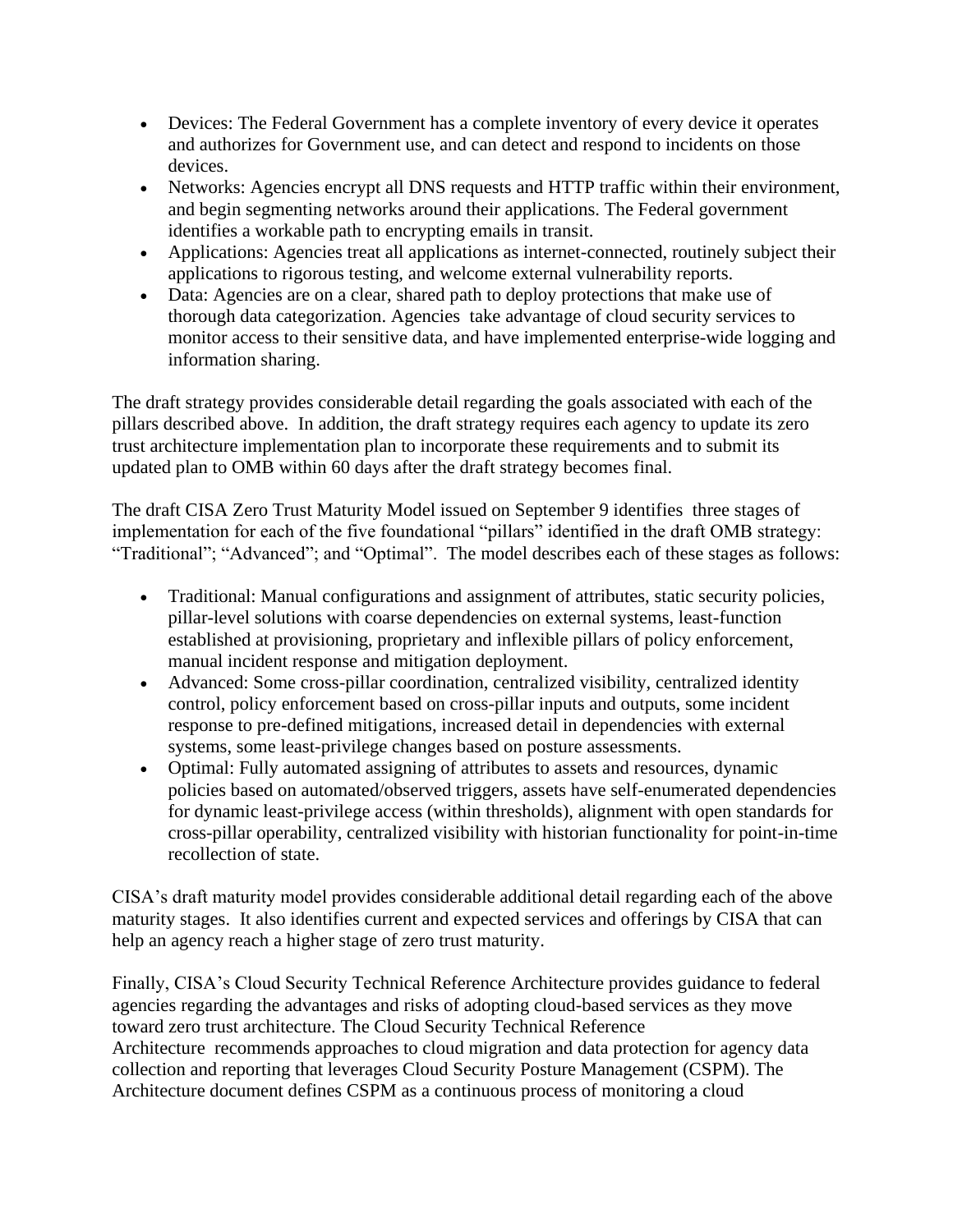environment; identifying, disclosing, and mitigating cloud vulnerabilities; and improving cloud security.

#### **II. Actions Taken During September 2021 to Enhance Software Supply Chain Security**

The National Institute of Standards and Technology (NIST) held a public workshop on September 14 and 15, 2021, to obtain feedback from government agencies, industry, and other sectors on its draft criteria for pilot labelling programs for (1) consumer software and (2) consumer Internet of Things (IoT) devices required by section 4 of the Cyber EO. Among the issues discussed at the workshop were whether labelling should be voluntary or mandatory and what methods should be used for conformity assessment and attestation with respect to consumer software and IoT device labels. A NIST spokesperson stated at the meeting that NIST does not intend to establish its own labelling programs, but rather is focused on developing a baseline for the contents of consumer software and IoT labels. NIST has also stated that it plans to issue a second draft of labelling baseline criteria in October 2021 based on input from the September 14- 15 workshop, and to meet the February 2022 deadline in the Cyber EO for publication of the final baseline.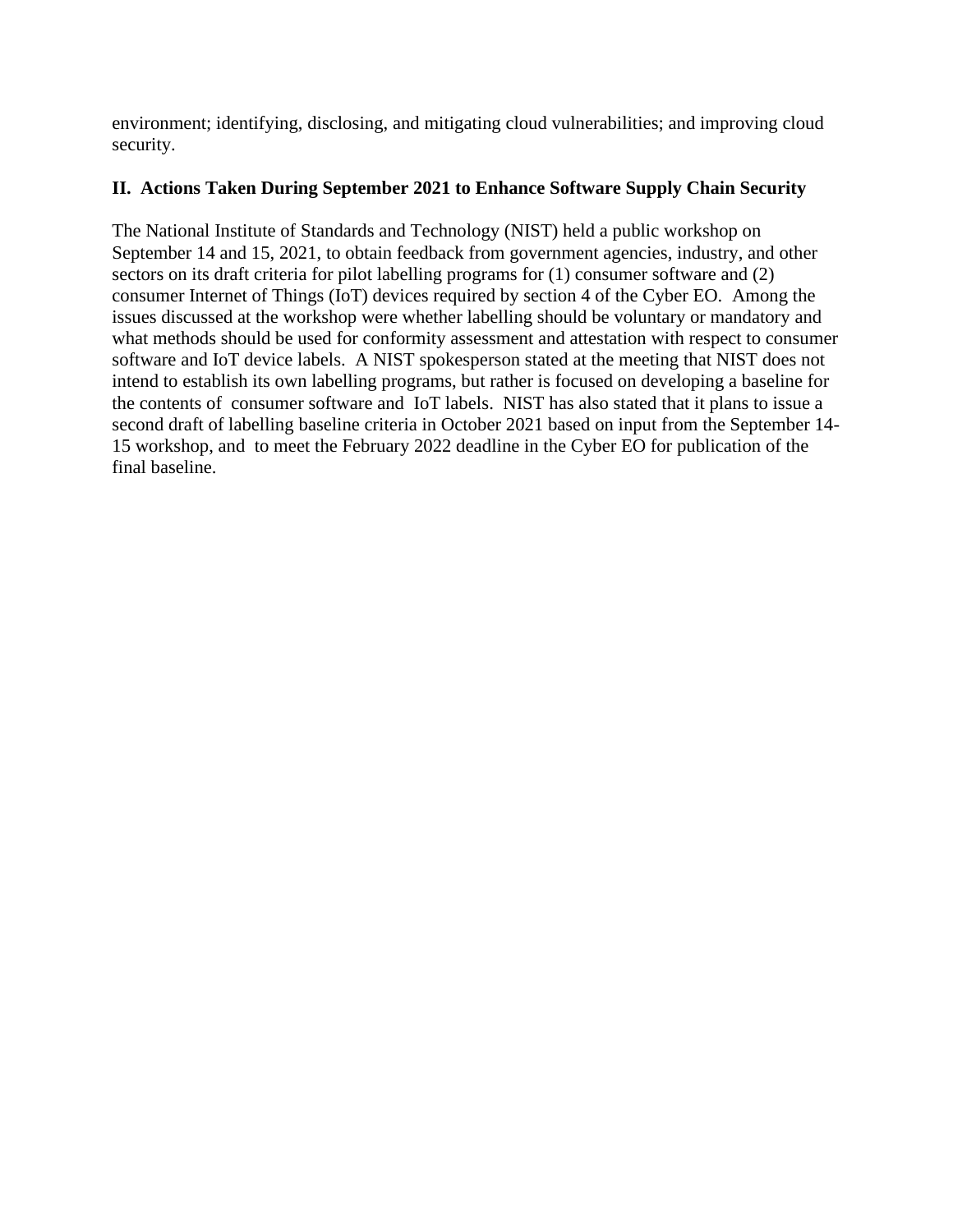# **October 2021 Developments Under President Biden's Cybersecurity Executive Order**

By [Robert Huffman,](https://www.insidegovernmentcontracts.com/author/rhuffman/) [Susan B. Cassidy,](https://www.insidegovernmentcontracts.com/author/scassidy/) [Ashden Fein](https://www.insidegovernmentcontracts.com/author/afein/) & [Ryan Burnette](https://www.insidegovernmentcontracts.com/author/rburnette/) on November 4, 2021 Posted in [Cybersecurity,](https://www.insidegovernmentcontracts.com/category/cybersecurity/) [Government Contracts Regulatory Compliance,](https://www.insidegovernmentcontracts.com/category/government-contracts-regulatory-compliance/) [Information](https://www.insidegovernmentcontracts.com/category/information-technology-contracting/)  [Technology Contracting](https://www.insidegovernmentcontracts.com/category/information-technology-contracting/)

This is the sixth in the series of Covington blogs on implementation of Executive Order 14028, "Improving the Nation's Cybersecurity," issued by President Biden on May 12, 2021 (the "Cyber EO"). The [first](https://www.insidegovernmentcontracts.com/2021/05/president-biden-signs-executive-order-aimed-at-improving-government-cybersecurity/) blog summarized the Cyber EO's key provisions and timelines, and the [second,](https://www.insidegovernmentcontracts.com/2021/07/june-2021-developments-under-the-executive-order-on-improving-the-nations-cybersecurity/) [third,](https://www.insidegovernmentcontracts.com/2021/07/july-2021-developments-under-the-executive-order-on-improving-the-nations-cybersecurity/) [fourth,](https://www.insidegovernmentcontracts.com/2021/09/august-2021-developments-under-president-bidens-cybersecurity-executive-order/) and [fifth](https://www.insidegovernmentcontracts.com/2021/10/september-2021-developments-under-president-bidens-cybersecurity-executive-order/) blogs described the actions taken by various federal agencies to implement the EO during June, July, August, and September 2021, respectively. This blog summarizes key actions taken to implement the Cyber EO during October 2021.

Although the recent developments this month are directly applicable to the U.S. Government, the standards being established for U.S. Government agencies could be adopted as industry standards for all organizations that develop or acquire software similar to various industries adopting the NIST Cybersecurity Framework as a security controls baseline.

# **NIST Publishes Preliminary Guidelines for Enhancing Software Supply Chain Security**

Section 4(c) of the Cyber EO directs NIST to publish preliminary guidelines for enhancing software supply chain security by November 8, 2021. NIST issued these preliminary guidelines on October 28, 2021 as part of a second draft of [NIST Special Publication 800-161 Revision 1,](https://nvlpubs.nist.gov/nistpubs/SpecialPublications/NIST.SP.800-161r1-draft2.pdf) "Supply Chain Risk Management Practices for Systems and Organizations." The preliminary guidelines, which are specifically addressed in Appendix F to Draft Revision 1, but are also incorporated throughout the document, describe key cybersecurity supply chain risk management (C-SCRM) practices for managing exposures to cybersecurity risks, threats, and vulnerabilities throughout the supply chain and developing appropriate response strategies presented by the supplier, the supplied products, services, and the supply chain. The guidelines also provide a general prioritization of such practices (i.e., Foundational, Sustaining, and Enabling) for enterprises to consider as they implement C-SCRM.

In preparing the updated draft following the release of the Cyber EO, NIST translated the Cyber EO's Section 4 software supply chain directives into three targeted initiatives:

- Critical Software Definition and Security Measures;
- Recommended Minimum Standard for Vendor or Developer Verification of Code; and
- Cybersecurity Labeling for Consumers: Internet of Things (IoT) Devices and Software.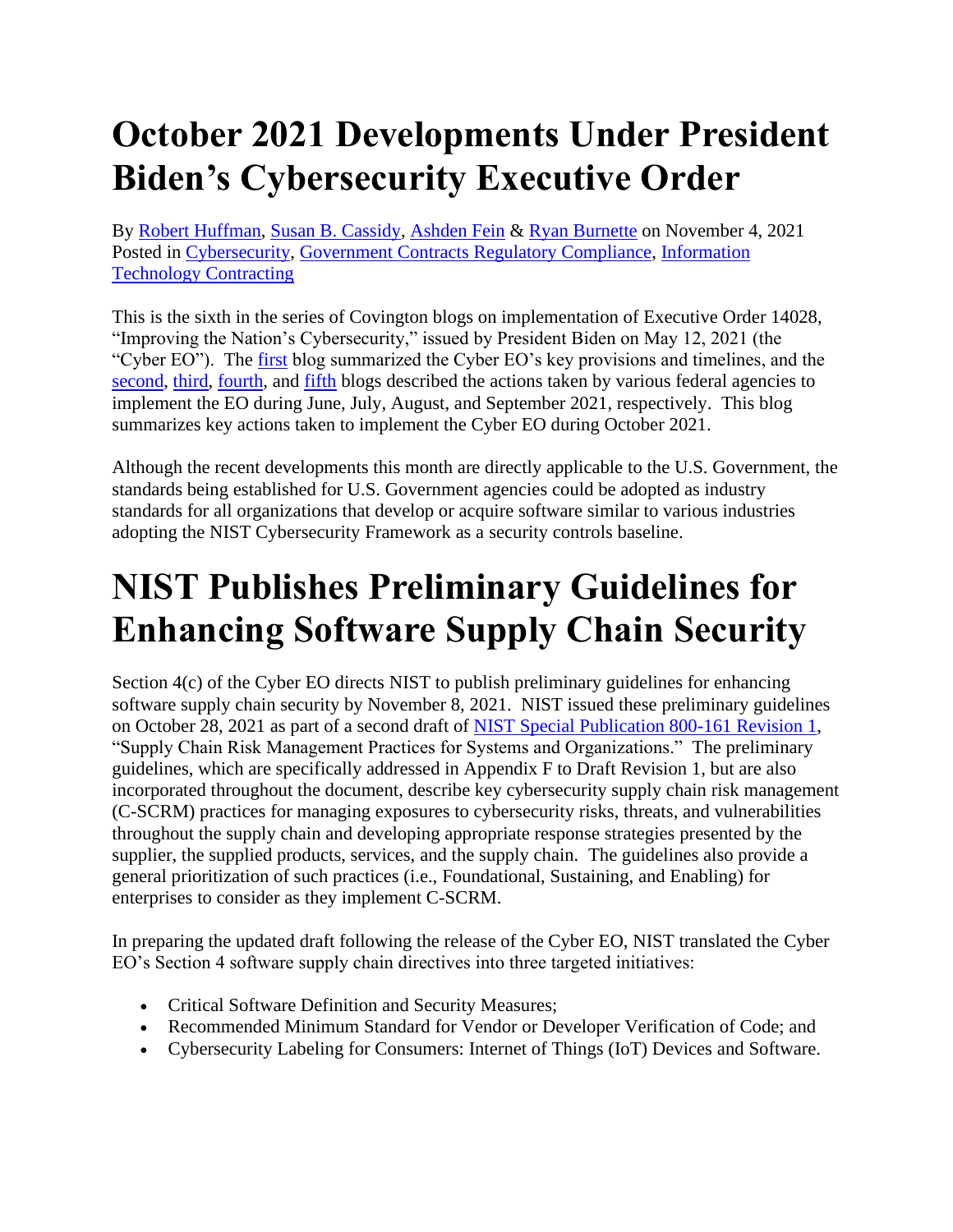NIST will accept comments on the preliminary guidelines through December 5, 2021. The Cyber EO requires NIST to publish final guidelines for ensuring software supply chain security by February 2022. While these guidelines will initially be applicable only to federal agencies, the head of cyber response and policy at the National Security Council, Jeff Greene, stated recently that a goal of the Cyber EO was "spillover" of NIST's software security guidelines to private entities, presumably (in the case of government contractors and subcontractors) through the use of standardized FAR clauses contemplated elsewhere in the Cyber EO.

# **NIST Announces Virtual Workshop on November 8 to Discuss Artifacts Used in Developing Secure Software**

Section 4(e) of the Cyber EO requires NIST to issue guidance identifying practices that enhance the security of the software supply chain, including standards, procedures, or criteria regarding secure software development environments and providing "artifacts" that demonstrate conformance to such standards, processes, or criteria. Pursuant to Section 4(e), NIST released a draft Secure Software Development Framework (Draft SSDF) at the end of September 2021. The Draft SSDF bears the title [Draft NIST Special Publication 800-218,](https://nvlpubs.nist.gov/nistpubs/SpecialPublications/NIST.SP.800-218-draft.pdf) Version 1.1, and consists of a core set of high-level secure software development practices that can be integrated into software development life cycles. The Draft SSDF requests comments by November 5, 2021, including responses to the questions "What types of artifacts and evidence can be captured, documented, and shared publicly as byproducts of implementing the secure software development practices?" and "Are there examples [of such artifacts and evidence] you can share?"

On October 28, 2021, NIST announced that it would hold a virtual workshop on November 8, 2021 to solicit input about the types of artifacts of secure software development that software producers can share publicly with software acquirers. The workshop will also cover approaches for "attesting to following specific secure software development practices." NIST will use the input gathered at this workshop to finalize the SSDF, which then will be incorporated into the guidelines for enhancing software supply chain security discussed above.

# **NIST Issues Three Guidance Documents on Cloud Security**

On October 28, 2021, NIST issued three reports related to cloud security: (1) the [Second Draft](https://nvlpubs.nist.gov/nistpubs/ir/2021/NIST.IR.8320-draft2.pdf)  [NIST Internal Report \(IR\) 8320,](https://nvlpubs.nist.gov/nistpubs/ir/2021/NIST.IR.8320-draft2.pdf) "Hardware-Enabled Security: Enabling a Layered Approach to Platform Security for Cloud and Edge Computing Use Cases"; (2) [Draft NIST IR 8320B,](https://nvlpubs.nist.gov/nistpubs/ir/2021/NIST.IR.8320B-draft.pdf) "Hardware-Enabled Security: Policy-Based Governance in Trusted Container Platforms"; and (3) [Draft NIST Publication \(SP\) 1800-19,](https://www.nccoe.nist.gov/sites/default/files/library/sp1800/tc-nist-sp1800-19-draft2.pdf) "Trusted Cloud: Security Practice Guide for VMware Hybrid Cloud Infrastructure as a Service (IaaS) Environments." Each of these reports provides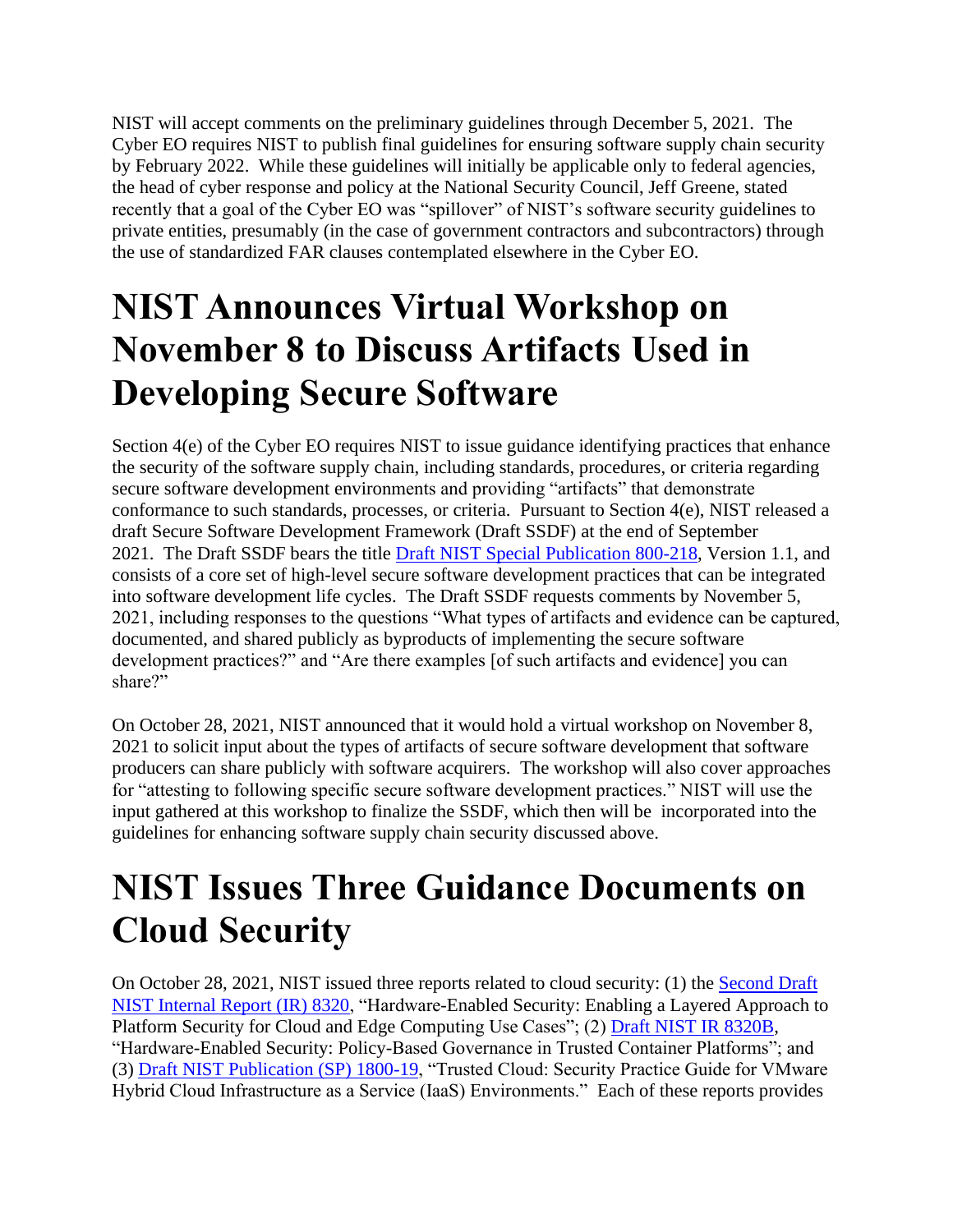guidance on practices, techniques, and technologies for securing data in connection with various cloud services. NIST is accepting comments on all three reports until December 5, 2021.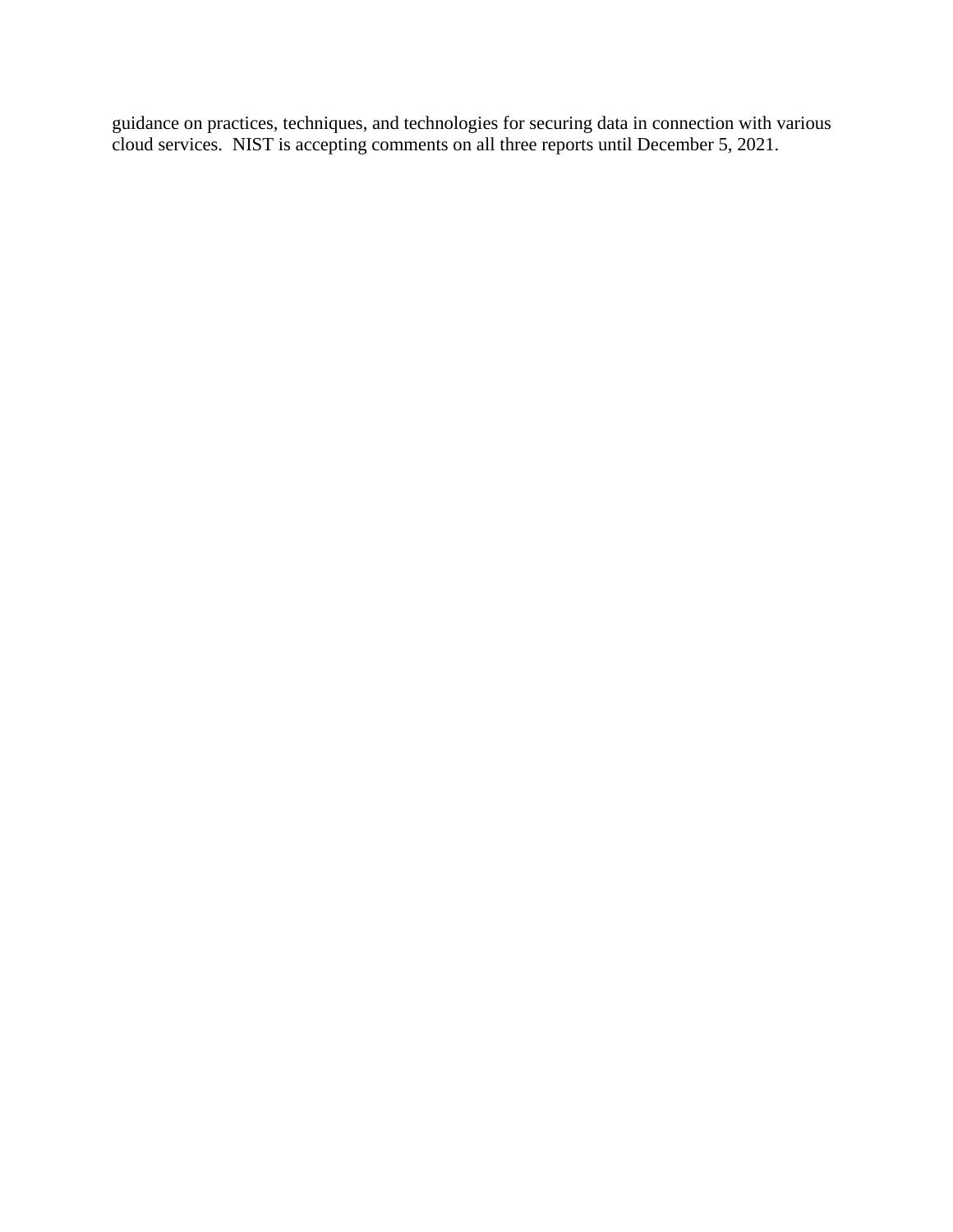# **November 2021 Developments Under President Biden's Cybersecurity Executive Order**

B[y Robert Huffman,](https://www.insidegovernmentcontracts.com/author/rhuffman/) [Susan B. Cassidy,](https://www.insidegovernmentcontracts.com/author/scassidy/) [Ashden Fein,](https://www.insidegovernmentcontracts.com/author/afein/) [Ryan Burnette](https://www.insidegovernmentcontracts.com/author/rburnette/) & [Darby Rourick](https://www.insidegovernmentcontracts.com/author/drourick/) on December 3, 2021

Posted in [Cybersecurity,](https://www.insidegovernmentcontracts.com/category/cybersecurity/) [Internet of Things \(IoT\)](https://www.insidegovernmentcontracts.com/category/internet-of-things/)

This is the seventh in a series of Covington blogs on implementation of [Executive Order 14028,](https://www.whitehouse.gov/briefing-room/presidential-actions/2021/05/12/executive-order-on-improving-the-nations-cybersecurity/) "Improving the Nation's Cybersecurity," issued by President Biden on May 12, 2021 (the "Cyber EO"). The [first](https://www.insidegovernmentcontracts.com/2021/05/president-biden-signs-executive-order-aimed-at-improving-government-cybersecurity/) blog summarized the Cyber EO's key provisions and timelines, and the [second,](https://www.insidegovernmentcontracts.com/2021/07/june-2021-developments-under-the-executive-order-on-improving-the-nations-cybersecurity/) [third,](https://www.insidegovernmentcontracts.com/2021/07/july-2021-developments-under-the-executive-order-on-improving-the-nations-cybersecurity/) [fourth,](https://www.insidegovernmentcontracts.com/2021/09/august-2021-developments-under-president-bidens-cybersecurity-executive-order/) [fifth,](https://www.insidegovernmentcontracts.com/2021/10/september-2021-developments-under-president-bidens-cybersecurity-executive-order/) and [sixth b](https://www.insidegovernmentcontracts.com/2021/11/october-2021-developments-under-president-bidens-cybersecurity-executive-order/)logs described the actions taken by various government agencies to implement the EO during June, July, August, September, and October 2021, respectively. This blog summarizes the key actions taken to implement the Cyber EO during November 2021.

Although most of the developments in November were directed at U.S. Government agencies, the standards being developed for such agencies could be imposed upon their contractors or otherwise be adopted as industry standards for all organizations that develop or acquire software.

#### CISA Publishes Cybersecurity Incident Response and Vulnerability Response Playbooks

Section 6(a) of the Cyber EO notes that the cybersecurity vulnerability and incident response procedures currently used by Government agencies to identify, remediate, and recover from vulnerabilities and incidents affecting their systems vary across agencies, hindering the ability of lead agencies to analyze vulnerabilities and incidents more comprehensively across agencies. In order to achieve "standardized response processes," Section 6(b) of the EO requires the Cybersecurity and Infrastructure Security Agency ("CISA") to develop a standard set of operational procedures (playbook) to be used by civilian agencies in planning and conducting a cybersecurity vulnerability or incident response activity respecting their information systems. On November 16, 2021, CISA issued a document with two separate response playbooks, one for incident response and another for vulnerability response. These two playbooks are contained within a single [document.](https://www.cisa.gov/sites/default/files/publications/Federal_Government_Cybersecurity_Incident_and_Vulnerability_Response_Playbooks_508C.pdf)

Both playbooks apply to all Federal Civilian Executive Branch ("FCEB") agency information systems used or operated by an FCEB agency, a contractor of such an agency, or another organization on behalf of such an agency. Although the playbooks do not expressly make provisions applicable to contractors and other non-FCEB organizations, CISA stated unequivocally that "[i]t is the policy of the federal government that information and communications technology ("ICT") providers who have contracted with FCEB agencies must promptly report incidents to such agencies and to CISA."

The Incident Response Playbook covers incidents that involve confirmed malicious cyber activity and for which a "major incident" (as defined by the Office of Management and Budget)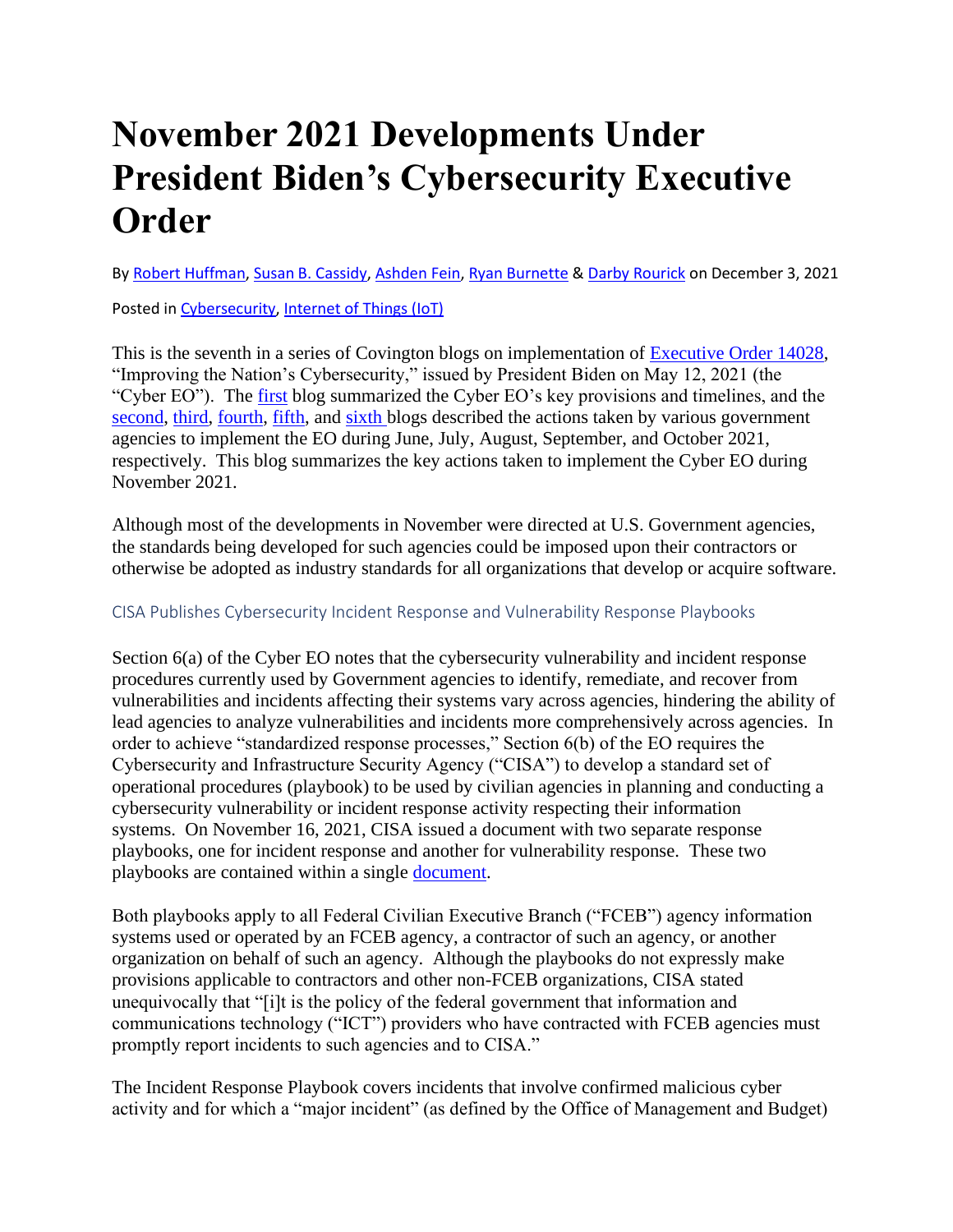has been declared or not yet reasonably ruled out. The Incident Response Playbook provides FCEB agencies with a standard set of procedures to identify, coordinate, remediate, recover, and track mitigations from incidents affecting FCEB systems, data, and networks. The playbook also includes provisions for FCEB reporting of incidents to CISA and coordination with CISA and other agencies in responding to such incidents.

The Vulnerability Response Playbook applies to any vulnerability "that is observed to be used by adversaries to gain unauthorized entry into computing resources." The Vulnerability Response Playbook builds on CISA's Binding Operational Directive 22-01 and sets forth standard, highlevel processes and practices that FCEBs should follow when responding to vulnerabilities that pose significant risk.

In announcing the Incident Response and Vulnerability Response playbooks, CISA stated that "future iterations of these playbooks may be useful for organizations outside of the FCEB to standardize incident response practices." Elsewhere in the playbooks, however, the reference to "future operations" was dropped. For example, CISA states that the playbooks are intended to strengthen cybersecurity response practices and operational procedures "not only for the federal government, also for public and private sector entities." It also encourages all critical infrastructure entities and private organizations to review the playbooks "to benchmark their own vulnerability and incident response practices." Thus, contractors and other private organizations may want to consider the standards, practices, and processes identified in the playbooks to assess whether any potential gaps may exist within their own internal policies and procedures.

#### NIST Issues Draft Criteria for Consumer Software Cybersecurity Labeling

Section 4 of the Cyber EO directs various federal government agencies to take certain actions to enhance software supply chain security. Section 4(s) requires the National Institute of Standards and Technology (NIST) to initiate pilot programs to educate the public on the security capabilities of software development practices and Internet of Things (IoT) devices. Section 4(t) requires NIST to identify criteria for a consumer labeling program that "shall reflect increasingly comprehensive levels of testing and assessment that a product may have undergone, and shall use or be compatible with existing labeling schemes that manufacturers use to inform consumers about the security of their products." Pursuant to Sections 4(s) and (t), NIST released draft [Criteria for Consumer Software Cybersecurity Labeling](https://www.nist.gov/system/files/documents/2021/11/01/Draft%20Consumer%20Software%20Labeling.pdf) on November 1, 2021. NIST will accept comments on the draft criteria through December 16, 2021, and intends to issue a final version of the criteria by February 6, 2022, as required by Section 4(u) of the Cyber EO.

The draft issued by NIST has three primary goals: (1) establishing baseline technical criteria for a consumer cybersecurity label; (2) providing criteria for the form of the label, including how the label can represent cybersecurity-related risks and attributes, how the label can be tested for effectiveness, and how the public can be educated about the label and its meaning; and (3) describing how organizations attesting to the label determine their conformity with the label. The draft emphasizes that the criteria are not intended to describe how a cybersecurity label should be explicitly represented, and that NIST is not establishing its own labeling program for consumer software. "Rather, these criteria set out desired outcomes, allowing and enabling the marketplace of providers and consumers to make informed choices."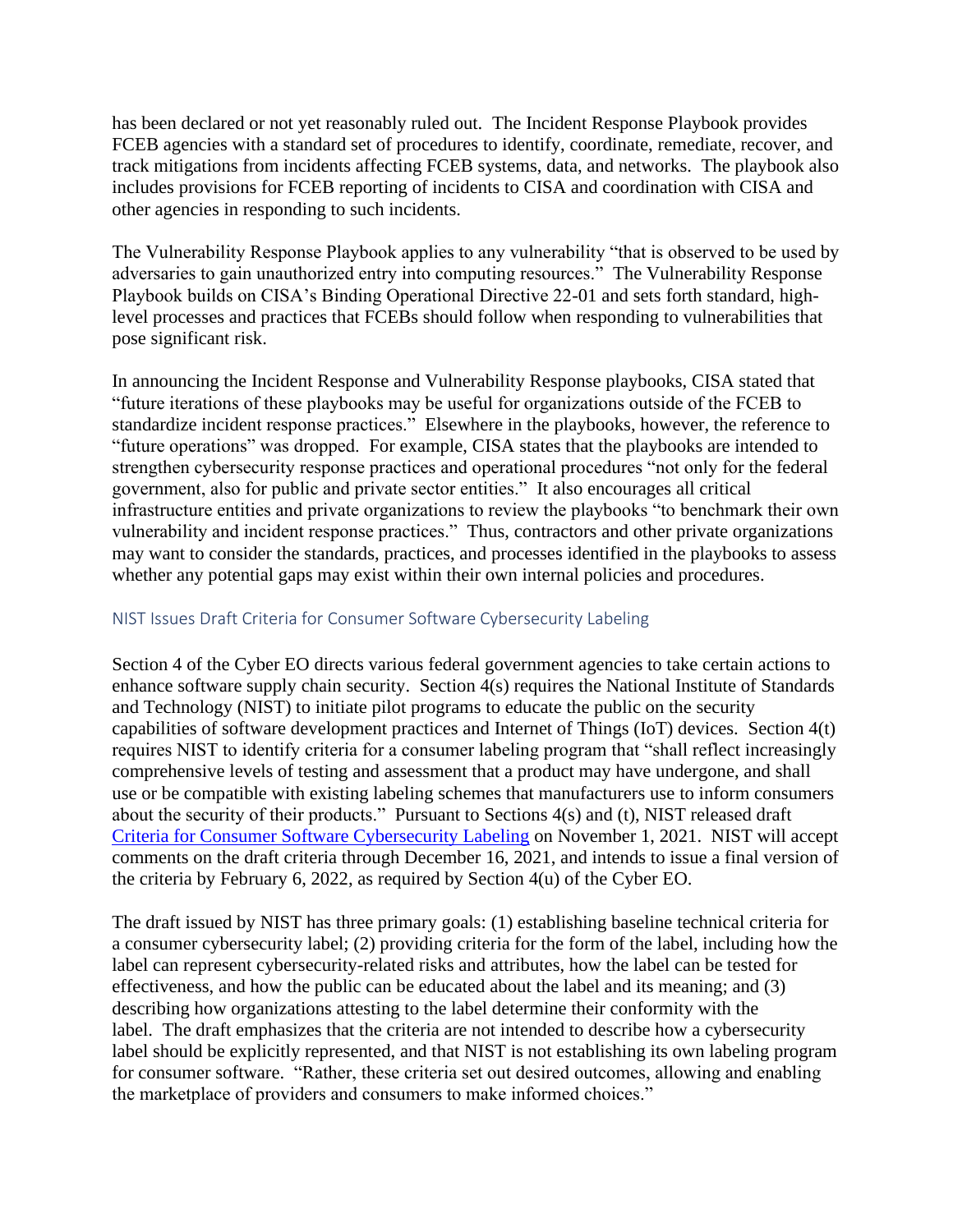The draft describes the baseline technical criteria as a series of attestations, i.e., claims made about the software associated with the label. It organizes these attestations into the following categories: (1) Descriptive Attestations, such as who is making the claims in the label, what the label applies to, and how consumers can obtain other supporting information; (2) Secure Software Development Attestations, such as how the software provider adheres to accepted secure software development practices throughout the software development cycle; (3) Critical Cybersecurity Attributes and Capability Attestations, and (4) Data Inventory and Protection Attestations, including declarations concerning the data that is processed, stored, or transmitted by the software. The draft identifies specific attestations included in each of these categories. For example, the draft identifies the following five attestations within the Critical Cybersecurity Attributes and Capability Attestation category: (1) Free From Known Vulnerabilities; (2) Software Integrity and Provenance; (3) Multifactor Authentication (if applicable); (4) Free From Hard Coded Secrets; and (5) Strong Cryptography (if applicable).

Regarding the criteria for the form of the label itself, the draft identifies four different approaches: Descriptive; Binary; Graded; and Layered.

- A descriptive label provides information about the properties or features of the product without any grading or evaluation.
- A binary label (sometimes called "seal of approval") is a single, consumer-tested label indicating that the software has met the baseline standard.
- A graded (or "tiered") label identifies the degree to which the product satisfies the standard, often by use of colors (e.g., red-green-yellow) or number of icons.
- A layered label provides the consumer with the means to access additional information about the labeling program and the software's declaration of conformity.

In the draft, NIST proposes a binary label, which may be coupled with a layered approach in which a short URL (as included in Singapore's cybersecurity label) or scannable code (e.g., a QR code) on the binary label leads consumers to additional details online.

Finally, the draft defines the conformity assessment criteria for consumer software cybersecurity labeling based on the concept of a Supplier's Declaration of Conformity (SDOC). The draft includes a detailed discussion of what should be included in the SDOC and any supporting documentation.

#### NIST Publishes Security Guidance for Internet of Things Devices

NIST additionally published two guidance documents relating to IoT devices in November: (1) guidance relating to [Establishing IoT Device Cybersecurity Requirements](https://nvlpubs.nist.gov/nistpubs/SpecialPublications/NIST.SP.800-213.pdf) (NIST Special Publication (SP) 800-213) and (2) a revised [IOT Device Cybersecurity Requirements Catalog](https://nvlpubs.nist.gov/nistpubs/SpecialPublications/NIST.SP.800-213A.pdf) (NIST SP 800-213A). The publications are targeted to information security professionals, system administrators, and others in organizations tasked with assessing, applying, and maintaining security on a system.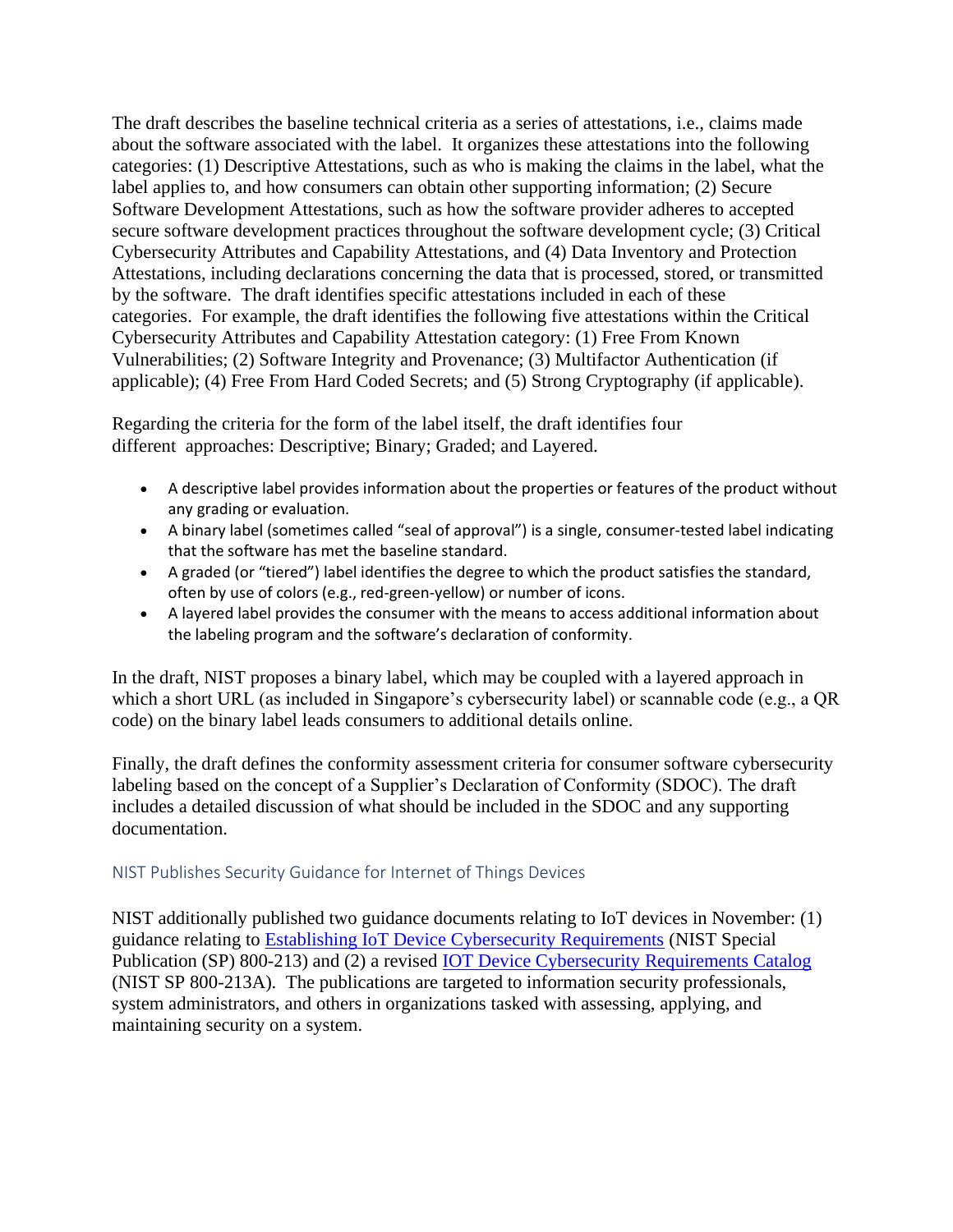NIST SP 800-213 overviews areas of consideration for organizations when determining the applicable cybersecurity requirements for an IoT device. This includes considerations to help organizations:

- understand IoT device use case and cybersecurity characteristics (including use case and benefits, data implications, interactions with other system elements, and manufacturer practices);
- assess risk of IoT device impacts to systems (including by reviewing threat source, vulnerability, likelihood, and impact effects); and
- determine require IoT device cybersecurity characteristics (including selection of requirements from other resources, such as NIST SP 800-53 and the NIST Cybersecurity Framework).

NIST SP 800-213A serves as a companion document to NIST SP 800-213, and is referenced in the section of NIST SP 800-213 that addresses the determination of IoT device cybersecurity characteristics. It is organized in a similar way to other documents that contractors may be familiar with, such as NIST SP 800-171 and NIST SP 800-53, and contains controls that can be selected in the following categories:

- Device Identification;
- Device Configuration;
- Data Protection;
- Logical Access to Interfaces;
- Software Update;
- Cybersecurity State Awareness; and
- Device Security.

Although NIST SP 800-213A draws on other publications, it explicitly notes that "Controls are considered independent of their inclusion in SP 800-53B, Control Baselines for Information Systems and Organizations [800-53B], and so some controls included in the related controls list may not be in the low-, moderate-, and/or high-impact baseline."

#### NIST Holds Workshop on Proposed Artifacts of Secure Software Development That Software Providers Can Use in Self-Declarations and Attestations

Section 4(e) of the Cyber EO requires NIST to issue guidance identifying practices that enhance the security of the software supply chain, including standards, practices, or criteria regarding secure software development environments and providing "artifacts" that demonstrate conformance to such standards, processes, or criteria. Pursuant to section 4(e), NIST issued a draft [Secure Software Development Framework](https://csrc.nist.gov/Projects/ssdf) (Draft SSDF) at the end of September 2021.

NIST conducted a public workshop on the Draft SSDF on November 8, 2021. The purpose of the workshop was to "solicit input about the types of meaningful artifacts of secure software development that software producers can share publicly with software acquirers," including insights on "attesting to following specific secure software development practices." The workshop included a panel on "Self-Declaration and Attestation" that included Warren Merkel, Chief of Standards Services for NIST. Mr. Merkel identified four steps of conformity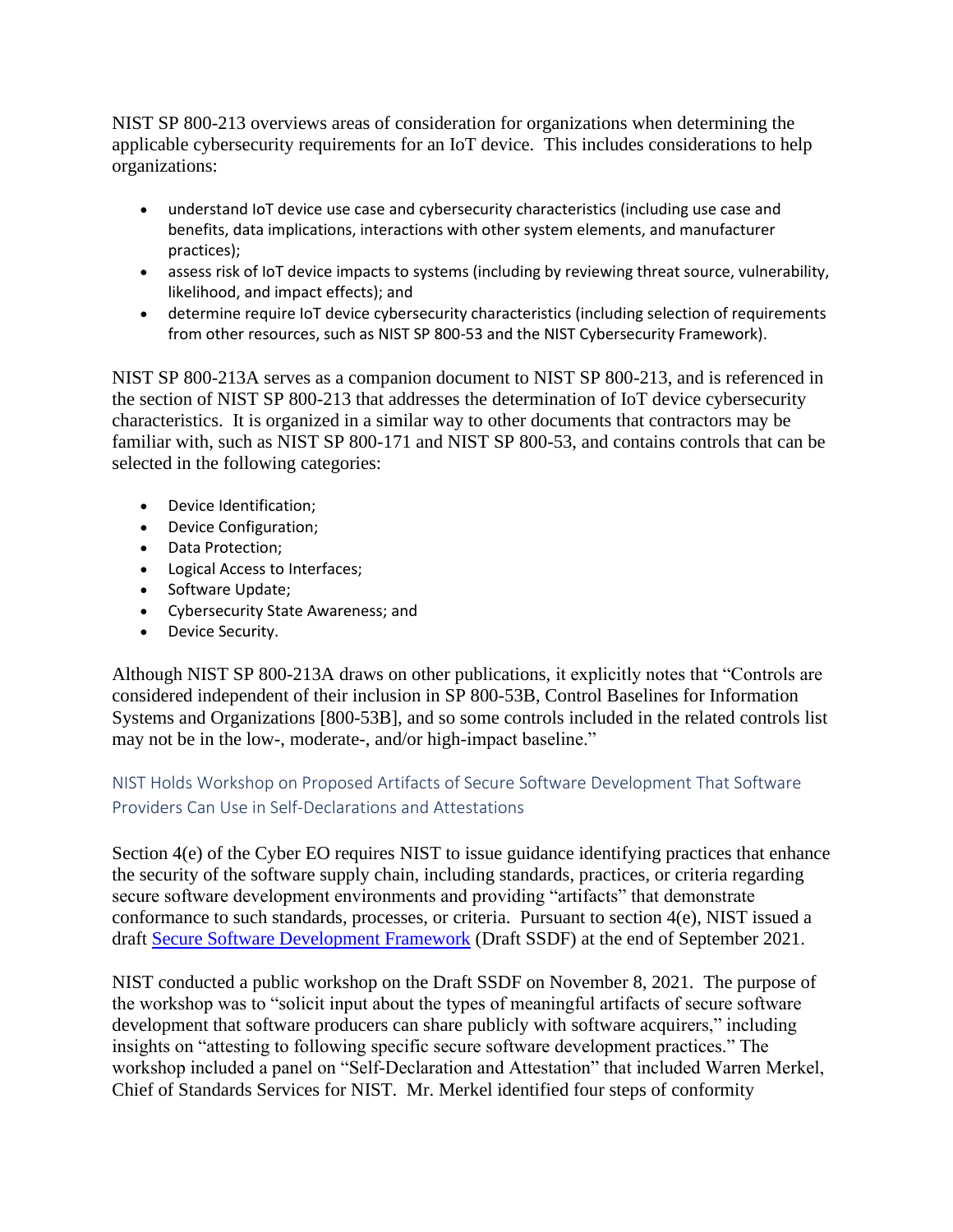assessment: (1) identifying the requirement; (2) determining conformity to the requirement; (3) attestation of conformity; and (4) surveillance. Mr. Merkel then identified several different approaches to attestation, including self-attestation, third-party certification, and assessment by an entity approved by an accredited body. According to Mr. Merkel, the Draft SSDF does not require a particular form of attestation.

NIST plans to consider the input it received at the workshop, along with the comments submitted on the Draft SSDF and other sources, in developing the final SSDF, which will be part of the software supply chain security guidance that NIST is required to issue by February 8, 2022.

#### NTIA Issues Guidance Related to Software Bills of Materials

In November 2021, the National Telecommunications Information Administration ("NTIA") released two documents related to its ongoing efforts to establish standards for Software Bills of Materials ("SBOM"). The first of these documents is a two-page analysis entitled "SBOM [Myths vs. Facts.](https://www.insidegovernmentcontracts.com/wp-content/uploads/sites/49/2021/12/SBOM-Myths-vs.-Facts.pdf)" NTIA states that this document is intended to help dispel "common, often sincere myths" about SBOM. The [second document](https://www.insidegovernmentcontracts.com/wp-content/uploads/sites/49/2021/12/sbom_related_efforts_oct2021.pdf) issued by NTIA identifies various initiatives, guidance, models frameworks, and reports that expressly or implicitly highlight the value of SBOM. NTIA states that this is not an exhaustive list, and that it is not endorsed by the NTIA working group that assembled the document.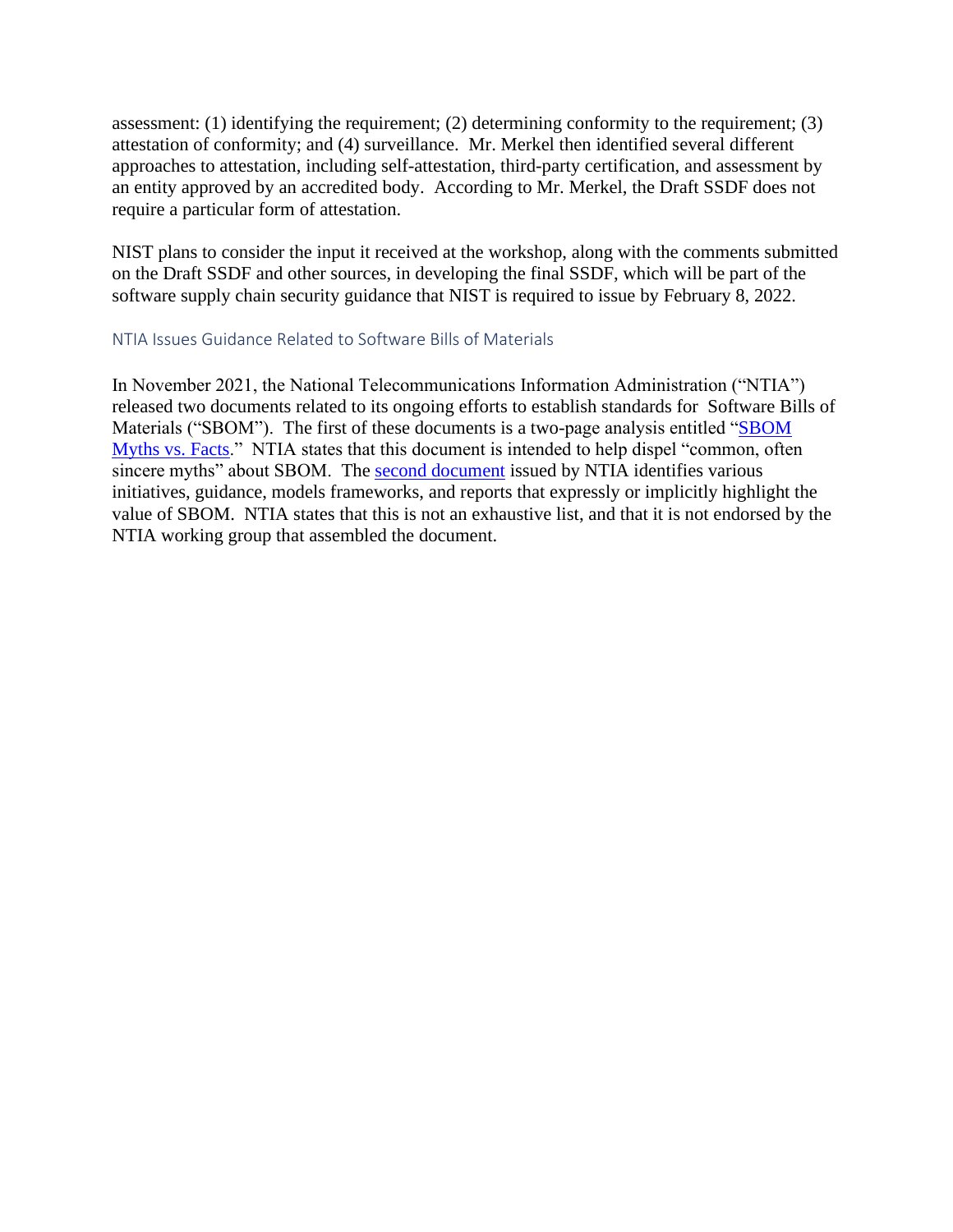### **December 2021 Developments Under President Biden's Cybersecurity Executive Order**

B[y Robert Huffman,](https://www.insidegovernmentcontracts.com/author/rhuffman/) [Susan B. Cassidy,](https://www.insidegovernmentcontracts.com/author/scassidy/) [Michael Wagner](https://www.insidegovernmentcontracts.com/author/mwagner/) & [Ryan Burnette](https://www.insidegovernmentcontracts.com/author/rburnette/) on January 7, 2022

Posted in [Cybersecurity,](https://www.insidegovernmentcontracts.com/category/cybersecurity/) [Uncategorized](https://www.insidegovernmentcontracts.com/category/uncategorized/)

This is the eighth in a series of Covington blogs on implementation of Executive Order 14028, "Improving the Nation's Cybersecurity," issued by President Biden on May 12, 2021 (the "Cyber EO"). The first [blog](https://www.insidegovernmentcontracts.com/2021/05/president-biden-signs-executive-order-aimed-at-improving-government-cybersecurity/) summarized the Cyber EO's key provisions and timelines, and the [second,](https://www.insidegovernmentcontracts.com/2021/07/june-2021-developments-under-the-executive-order-on-improving-the-nations-cybersecurity/) [third,](https://www.insidegovernmentcontracts.com/2021/07/july-2021-developments-under-the-executive-order-on-improving-the-nations-cybersecurity/) [fourth,](https://www.insidegovernmentcontracts.com/2021/09/august-2021-developments-under-president-bidens-cybersecurity-executive-order/) [fifth,](https://www.insidegovernmentcontracts.com/2021/10/september-2021-developments-under-president-bidens-cybersecurity-executive-order/) [sixth,](https://www.insidegovernmentcontracts.com/2021/11/october-2021-developments-under-president-bidens-cybersecurity-executive-order/) and [seventh](https://www.insidegovernmentcontracts.com/2021/12/november-2021-developments-under-president-bidens-cybersecurity-executive-order/) blogs described the actions taken by various government agencies to implement the EO from June through November 2021. This blog summarizes the key actions taken to implement the Cyber EO during December 2021. Although the actions described below implement different sections of the Cyber EO, each of them portends further actions in February 2022 that are likely to impact government contractors, particularly those who provide software products or services to federal government agencies.

The FAR Council Announces Proposed Rulemakings in February 2022 To Impose Cyber Incident Reporting Requirements on Certain Federal Contractors and to Standardize Common Cybersecurity Contractual Requirements Across Federal Agencies

The Federal Acquisition Regulatory Council updated its [regulatory agenda](https://www.reginfo.gov/public/do/eAgendaMain?operation=OPERATION_GET_AGENCY_RULE_LIST¤tPub=true&agencyCode=&showStage=active&agencyCd=9000&csrf_token=87D26534BD98A83E5B939D718FE038F7FF5DE796142CADD487FCC0E7A552C506148D6FCD556021BA6F5C891F643145D1EF04) on December 20, 2021 to provide further information on two Federal Acquisition Regulation (FAR) cases previously established to implement various sections of the Cyber EO. The [first of these updates](https://www.reginfo.gov/public/do/eAgendaViewRule?pubId=202110&RIN=9000-AO34) indicated that a Notice of Proposed Rulemaking (NPRM) will be issued around February 2022 to amend the FAR to "increase the sharing of information about cyber threats and incident information between the Government and certain providers" pursuant to Office of Management and Budget recommendations under sections 2(b)-(c) and Department of Homeland Security recommendations under section 8(b) of the Cyber EO. This NPRM will also seek comment on amendments to the FAR pursuant to section  $2(g)(i)$  of the Cyber EO to require certain contractors to report cyber incidents to the Government.

The updated regulatory agenda [describes a second NPRM,](https://www.reginfo.gov/public/do/eAgendaViewRule?pubId=202110&RIN=9000-AO35) also to be issued in February 2022, that will "standardize common cybersecurity requirements across Federal agencies for unclassified information systems, pursuant to Department of Homeland Security recommendations in accordance with sections 2(i) and 8(b) of" the Cyber EO. The updated agenda provides for the close of comments on both NPRMs around April 2022. The agenda provides no date for promulgation of final rules in either rulemaking, nor does it address the extent to which either rulemaking would modify or replace the cybersecurity safeguarding and reporting requirements currently applicable to most Department of Defense (DoD) contractors under Defense FAR Supplement (DFARS) 252.204-7012.